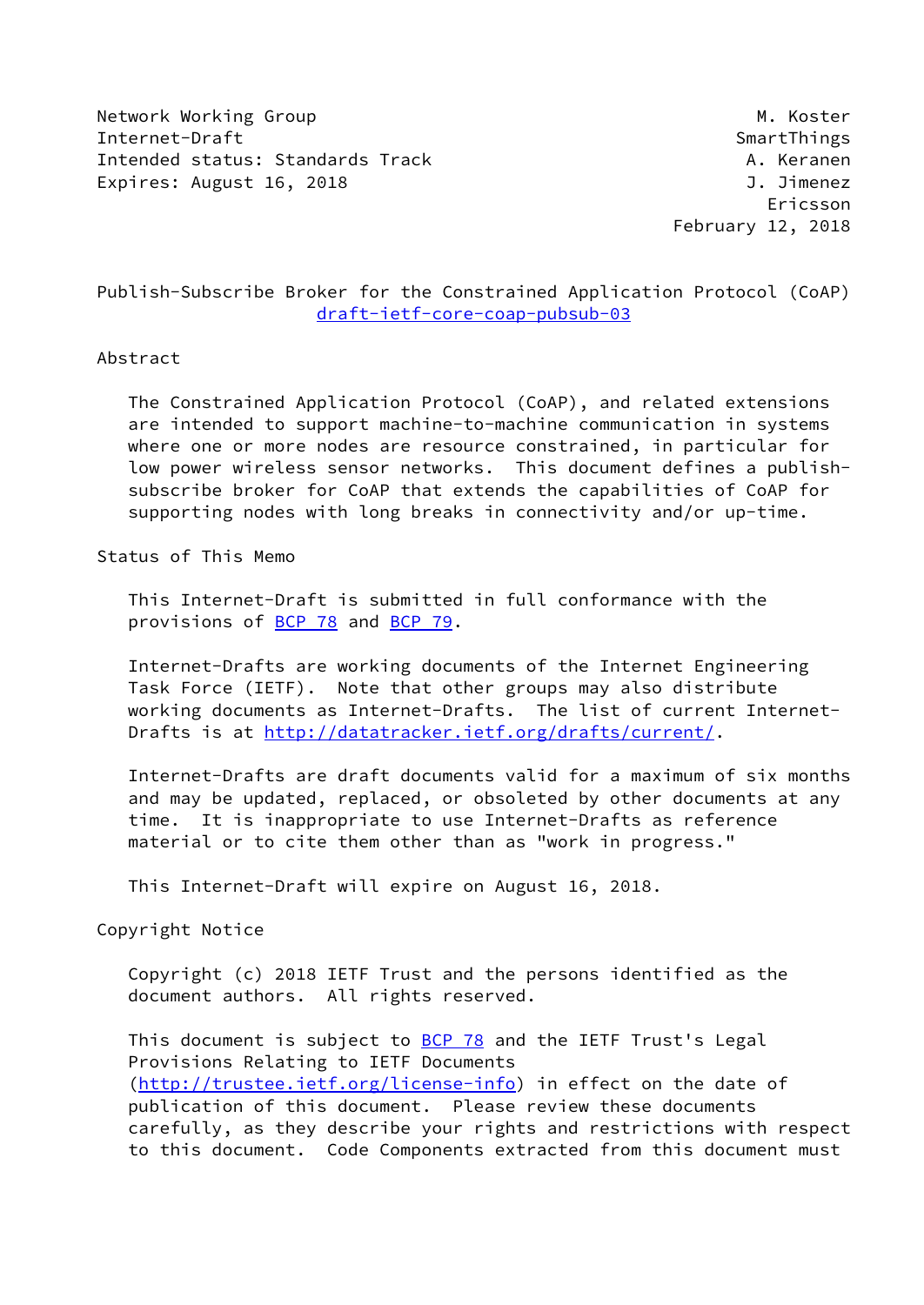<span id="page-1-1"></span>

| Internet-Draft | Publish-Subscribe Broker for CoAP |  |  | February 2018 |  |
|----------------|-----------------------------------|--|--|---------------|--|
|----------------|-----------------------------------|--|--|---------------|--|

 include Simplified BSD License text as described in Section 4.e of the Trust Legal Provisions and are provided without warranty as described in the Simplified BSD License.

# Table of Contents

| $\perp$ .                                                                                          | $\overline{2}$    |
|----------------------------------------------------------------------------------------------------|-------------------|
| 2.                                                                                                 | $\overline{3}$    |
| $\overline{3}$ .                                                                                   | $\overline{4}$    |
| CoAP Pub/sub Architecture<br>3.1.                                                                  | $\overline{4}$    |
| 3.2.                                                                                               | $\overline{4}$    |
| 3.3.                                                                                               |                   |
| 3.4.                                                                                               |                   |
| 3.5.                                                                                               |                   |
|                                                                                                    | <b>D</b>  U  U  U |
| 4.1.                                                                                               | $\underline{6}$   |
| 4.2.                                                                                               | $\frac{8}{2}$     |
| 4.3.                                                                                               | 10                |
| 4.4.                                                                                               | 13                |
| 4.5.                                                                                               | 14                |
| 4.6.                                                                                               | 16                |
| 4.7.                                                                                               | 17                |
| CoAP Pub/sub Operation with Resource Directory $\cdot \cdot \cdot \cdot \cdot$<br>$\overline{5}$ . | 18                |
| 6.                                                                                                 | 19                |
| $\overline{1}$ .                                                                                   | 19                |
| Security Considerations 20<br>8.                                                                   |                   |
| 9.                                                                                                 |                   |
| 9.1. Resource Type value 'core.ps' 21                                                              |                   |
| Resource Type value 'core.ps.discover' 21<br>9.2.                                                  |                   |
| Response Code value '2.07' 21<br>9.3.                                                              |                   |
| Response Code value '4.29' $\ldots$ 21<br>9.4.                                                     |                   |
|                                                                                                    |                   |
|                                                                                                    |                   |
| 11.1. Normative References                                                                         | 22                |
| Informative References 23<br>11.2.                                                                 |                   |
|                                                                                                    | 23                |
|                                                                                                    |                   |

# <span id="page-1-0"></span>[1](#page-1-0). Introduction

The Constrained Application Protocol (CoAP) [\[RFC7252](https://datatracker.ietf.org/doc/pdf/rfc7252)] supports machine-to-machine communication across networks of constrained devices. CoAP uses a request/response model where clients make requests to servers in order to request actions on resources.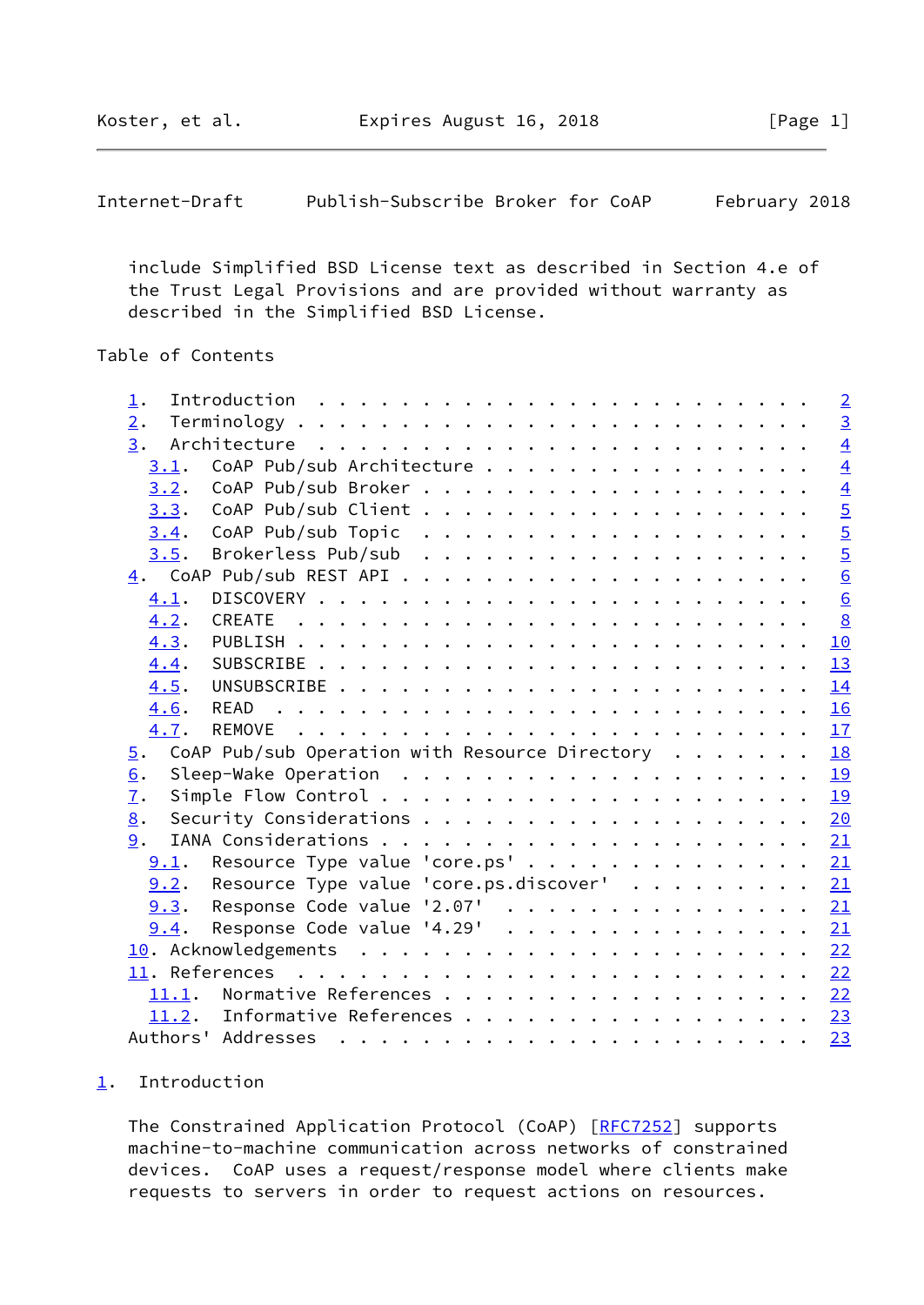Depending on the situation the same device may act either as a server or a client.

 One important class of constrained devices includes devices that are intended to run for years from a small battery, or by scavenging

| Koster, et al. | Expires August 16, 2018 | [Page 2] |
|----------------|-------------------------|----------|
|                |                         |          |

<span id="page-2-1"></span>Internet-Draft Publish-Subscribe Broker for CoAP February 2018

 energy from their environment. These devices have limited reachability because they spend most of their time in a sleeping state with no network connectivity. Devices may also have limited reachability due to certain middle-boxes, such as Network Address Translators (NATs) or firewalls. Such middle-boxes often prevent connecting to a device from the Internet unless the connection was initiated by the device.

 This document specifies the means for nodes with limited reachability to communicate using simple extensions to CoAP. The extensions enable publish-subscribe communication using a broker node that enables store-and-forward messaging between two or more nodes. Furthermore the extensions facilitate many-to-many communication using CoAP.

<span id="page-2-0"></span>[2](#page-2-0). Terminology

 The key words 'MUST', 'MUST NOT', 'REQUIRED', 'SHALL', 'SHALL NOT', 'SHOULD', 'SHOULD NOT', 'RECOMMENDED', 'MAY', and 'OPTIONAL' in this specification are to be interpreted as described in [\[RFC2119](https://datatracker.ietf.org/doc/pdf/rfc2119)].

 This specification requires readers to be familiar with all the terms and concepts that are discussed in [[RFC5988\]](https://datatracker.ietf.org/doc/pdf/rfc5988) and [\[RFC6690](https://datatracker.ietf.org/doc/pdf/rfc6690)]. Readers should also be familiar with the terms and concepts discussed in [\[RFC7252](https://datatracker.ietf.org/doc/pdf/rfc7252)] and [[I-D.ietf-core-resource-directory\]](#page-25-1). The URI template format [\[RFC6570](https://datatracker.ietf.org/doc/pdf/rfc6570)] is used to describe the REST interfaces defined in this specification.

This specification makes use of the following additional terminology:

 Publish-Subscribe (pub/sub): A messaging paradigm where messages are published to a broker and potential receivers can subscribe to the broker to receive messages. The publishers do not (need to) know where the message will be eventually sent: the publications and subscriptions are matched by a broker and publications are delivered by the broker to subscribed receivers.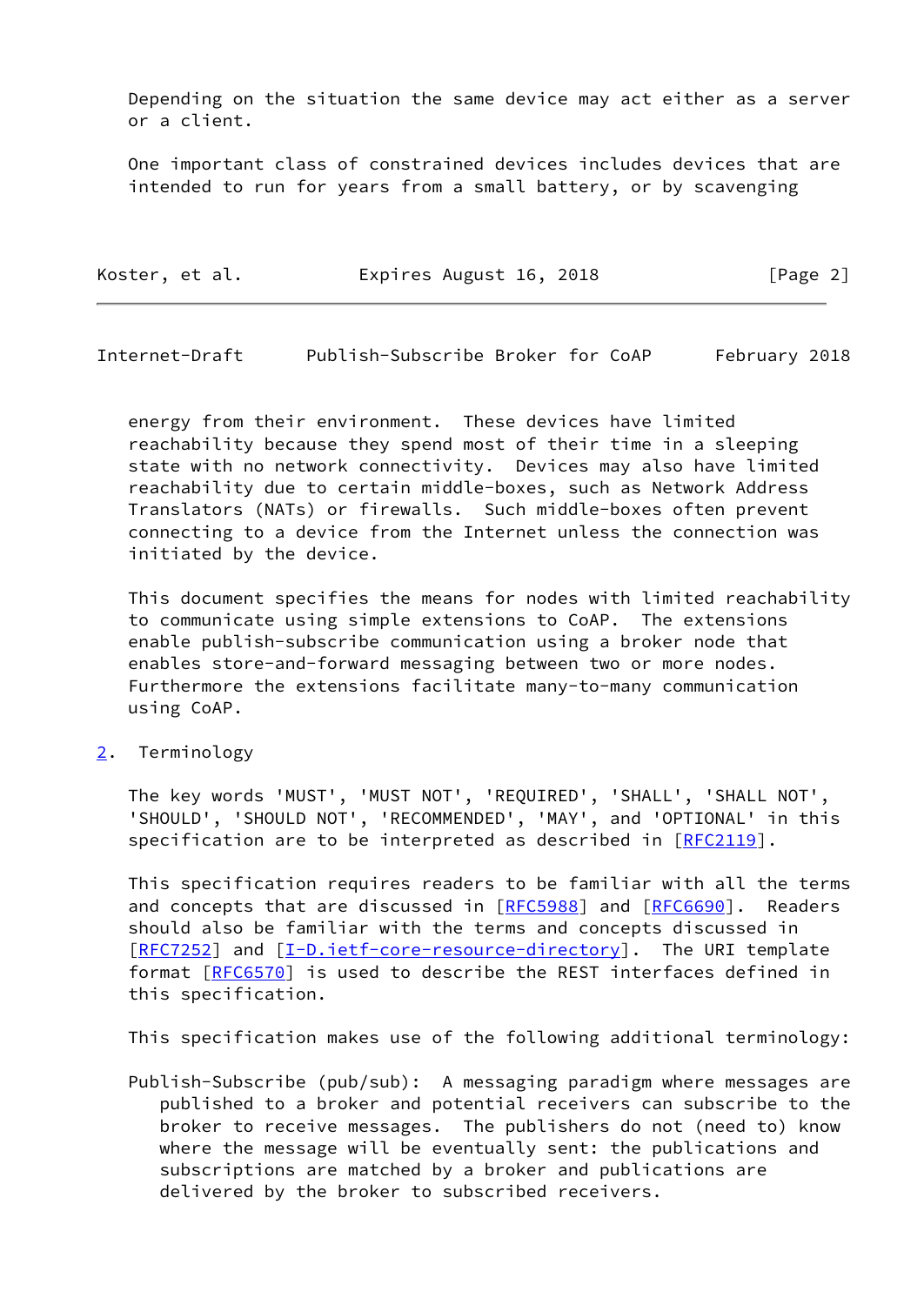- CoAP pub/sub service: A group of REST resources, as defined in this document, which together implement the required features of this specification.
- CoAP pub/sub Broker: A server node capable of receiving messages (publications) from and sending messages to other nodes, and able to match subscriptions and publications in order to route messages to the right destinations. The broker can also temporarily store publications to satisfy future subscriptions and pending notifications.

| Koster, et al. | Expires August 16, 2018 | [Page 3] |
|----------------|-------------------------|----------|
|----------------|-------------------------|----------|

- <span id="page-3-1"></span>Internet-Draft Publish-Subscribe Broker for CoAP February 2018
	- CoAP pub/sub Client: A CoAP client which is capable of publish or subscribe operations as defined in this specification.
	- Topic: A unique identifier for a particular item being published and/or subscribed to. A broker uses the topics to match subscriptions to publications. A topic is a valid CoAP URI as defined in [[RFC7252](https://datatracker.ietf.org/doc/pdf/rfc7252)]
- <span id="page-3-0"></span>[3](#page-3-0). Architecture
- <span id="page-3-2"></span>[3.1](#page-3-2). CoAP Pub/sub Architecture

 Figure 1 shows the architecture of a CoAP pub/sub service. CoAP pub/ sub Clients interact with a CoAP pub/sub Broker through the CoAP pub/ sub REST API which is hosted by the Broker. State information is updated between the Clients and the Broker. The CoAP pub/sub Broker performs a store-and-forward of state update representations between certain CoAP pub/sub Clients. Clients Subscribe to topics upon which representations are Published by other Clients, which are forwarded by the Broker to the subscribing clients. A CoAP pub/sub Broker may be used as a REST resource proxy, retaining the last published representation to supply in response to Read requests from Clients.

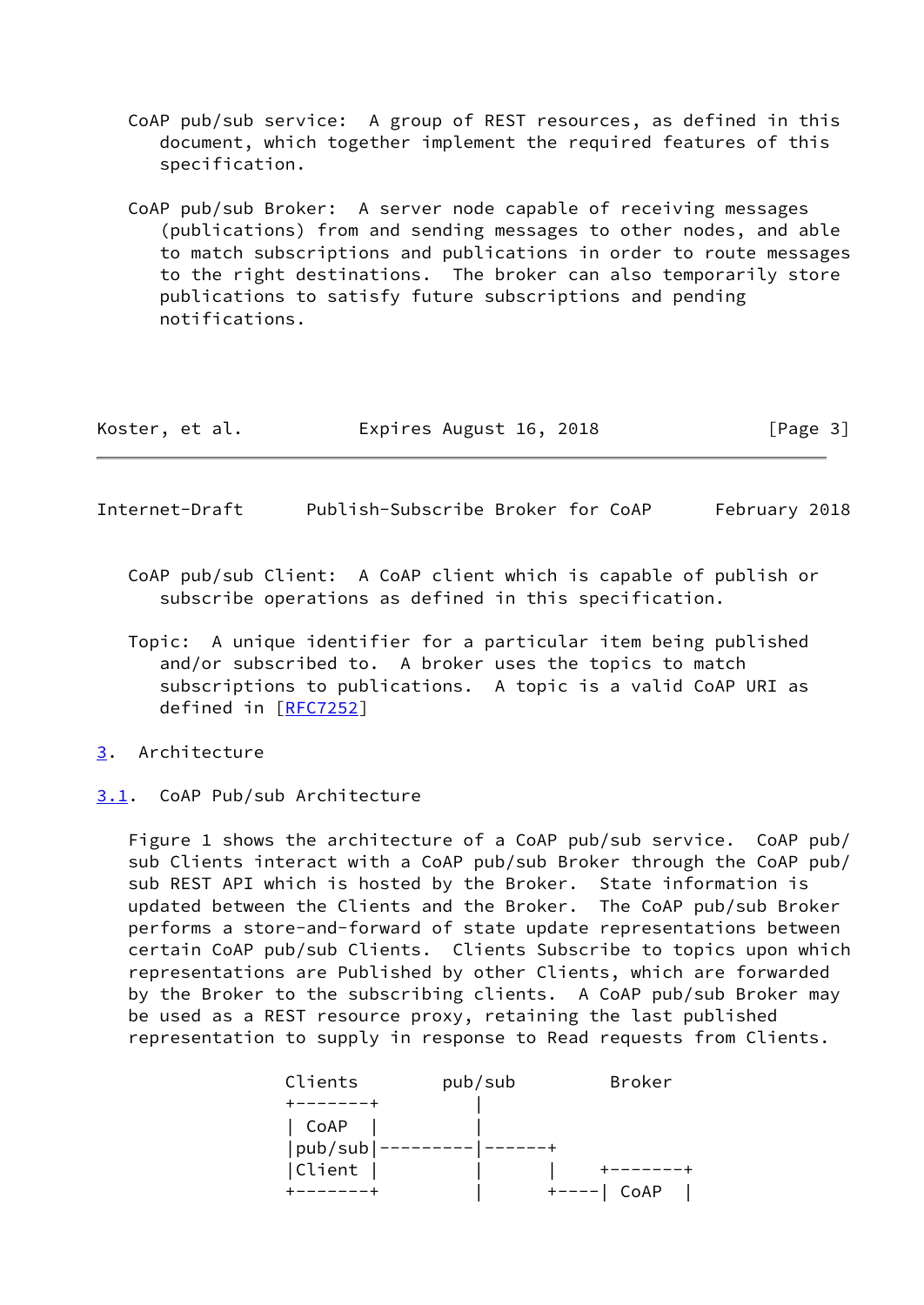|         | pub/sub       |
|---------|---------------|
|         | $+--- Broke $ |
| CoAP    |               |
| pub/sub |               |
| Client  |               |
|         |               |

Figure 1: CoAP pub/sub Architecture

<span id="page-4-0"></span>[3.2](#page-4-0). CoAP Pub/sub Broker

 A CoAP pub/sub Broker is a CoAP Server that exposes a REST API for clients to use to initiate publish-subscribe interactions. Avoiding the need for direct reachability between clients, the broker only needs to be reachable from all clients. The broker also needs to have sufficient resources (storage, bandwidth, etc.) to host CoAP resource services, and potentially buffer messages, on behalf of the clients.

| Koster, et al. | Expires August 16, 2018 | [Page 4] |
|----------------|-------------------------|----------|
|----------------|-------------------------|----------|

<span id="page-4-2"></span>Internet-Draft Publish-Subscribe Broker for CoAP February 2018

# <span id="page-4-1"></span>[3.3](#page-4-1). CoAP Pub/sub Client

 A CoAP pub/sub Client interacts with a CoAP pub/sub Broker using the CoAP pub/sub REST API defined in this document. Clients initiate interactions with a CoAP pub/sub broker. A data source (e.g., sensor clients) can publish state updates to the broker and data sinks (e.g., actuator clients) can read from or subscribe to state updates from the broker. Application clients can make use of both publish and subscribe in order to exchange state updates with data sources and data sinks.

### <span id="page-4-3"></span>[3.4](#page-4-3). CoAP Pub/sub Topic

 The clients and broker use topics to identify a particular resource or object in a publish-subscribe system. Topics are conventionally formed as a hierarchy, e.g. "/sensors/weather/barometer/pressure" or "EP-33543/sen/3303/0/5700". The topics are hosted at the broker and all the clients using the broker share the same namespace for topics. Every CoAP pub/sub topic has a link, consisting of a reference path on the broker using URI path [\[RFC3986](https://datatracker.ietf.org/doc/pdf/rfc3986)] construction and link attributes [[RFC6690\]](https://datatracker.ietf.org/doc/pdf/rfc6690). Every topic is associated with zero or more stored representations with a content-format specified in the link.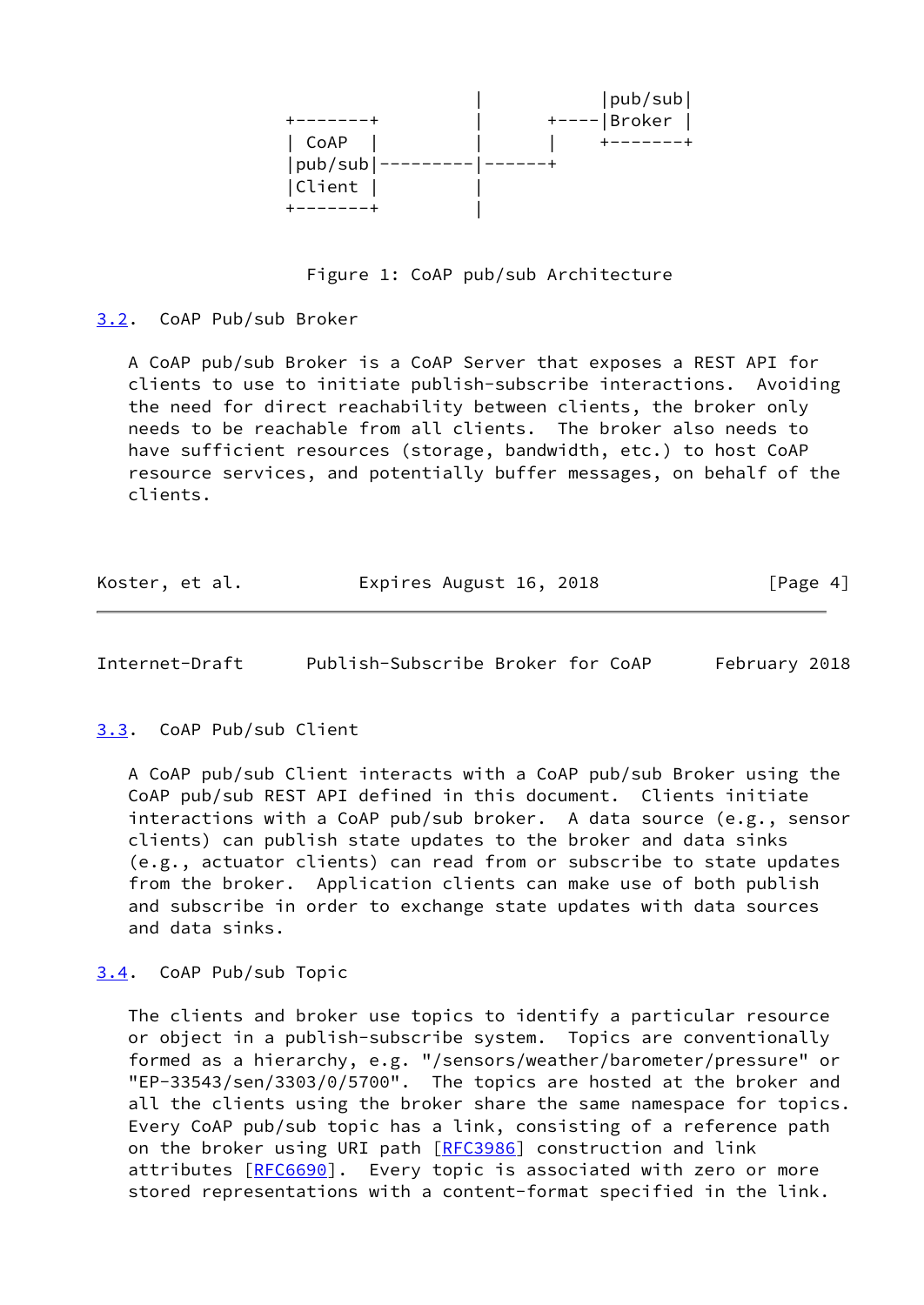A CoAP pub/sub topic value may alternatively be a collection of one or more sub-topics, consisting of links to the sub-topic URIs and indicated by a link-format content-format.

<span id="page-5-0"></span>[3.5](#page-5-0). Brokerless Pub/sub

 Figure 2 shows an arrangement for using CoAP pub/sub in a "brokerless" configuration between peer nodes. Nodes in a brokerless system may act as both broker and client. The Broker interface in a brokerless node may be pre-configured with topics that expose services and resources. Brokerless peer nodes can be mixed with client and broker nodes in a system with full interoperability.

| Peer          | pub/sub | Peer    |
|---------------|---------|---------|
|               |         |         |
| CoAP          |         | CoAP    |
| pub/sub       |         | pub/sub |
| Client        |         | Broker  |
|               |         |         |
| CoAP          |         | CoAP    |
| pub/sub       |         | pub/sub |
| <b>Broker</b> |         | Client  |
|               |         |         |

Figure 2: Brokerless pub/sub

| Koster, et al. | Expires August 16, 2018 | [Page 5] |
|----------------|-------------------------|----------|
|----------------|-------------------------|----------|

<span id="page-5-2"></span>Internet-Draft Publish-Subscribe Broker for CoAP February 2018

### <span id="page-5-1"></span>[4](#page-5-1). CoAP Pub/sub REST API

 This section defines the REST API exposed by a CoAP pub/sub Broker to pub/sub Clients. The examples throughout this section assume the use of CoAP [\[RFC7252](https://datatracker.ietf.org/doc/pdf/rfc7252)]. A CoAP pub/sub Broker implementing this specification SHOULD support the DISCOVERY, CREATE, PUBLISH, SUBSCRIBE, UNSUBSCRIBE, READ, and REMOVE operations defined in this section. Optimized implementations MAY support a subset of the operations as required by particular constrained use cases.

### <span id="page-5-3"></span>[4.1](#page-5-3). DISCOVERY

 CoAP pub/sub Clients discover CoAP pub/sub Brokers by using CoAP Simple Discovery or through a Resource Directory (RD) [\[I-D.ietf-core-resource-directory](#page-25-1)]. A CoAP pub/sub Broker SHOULD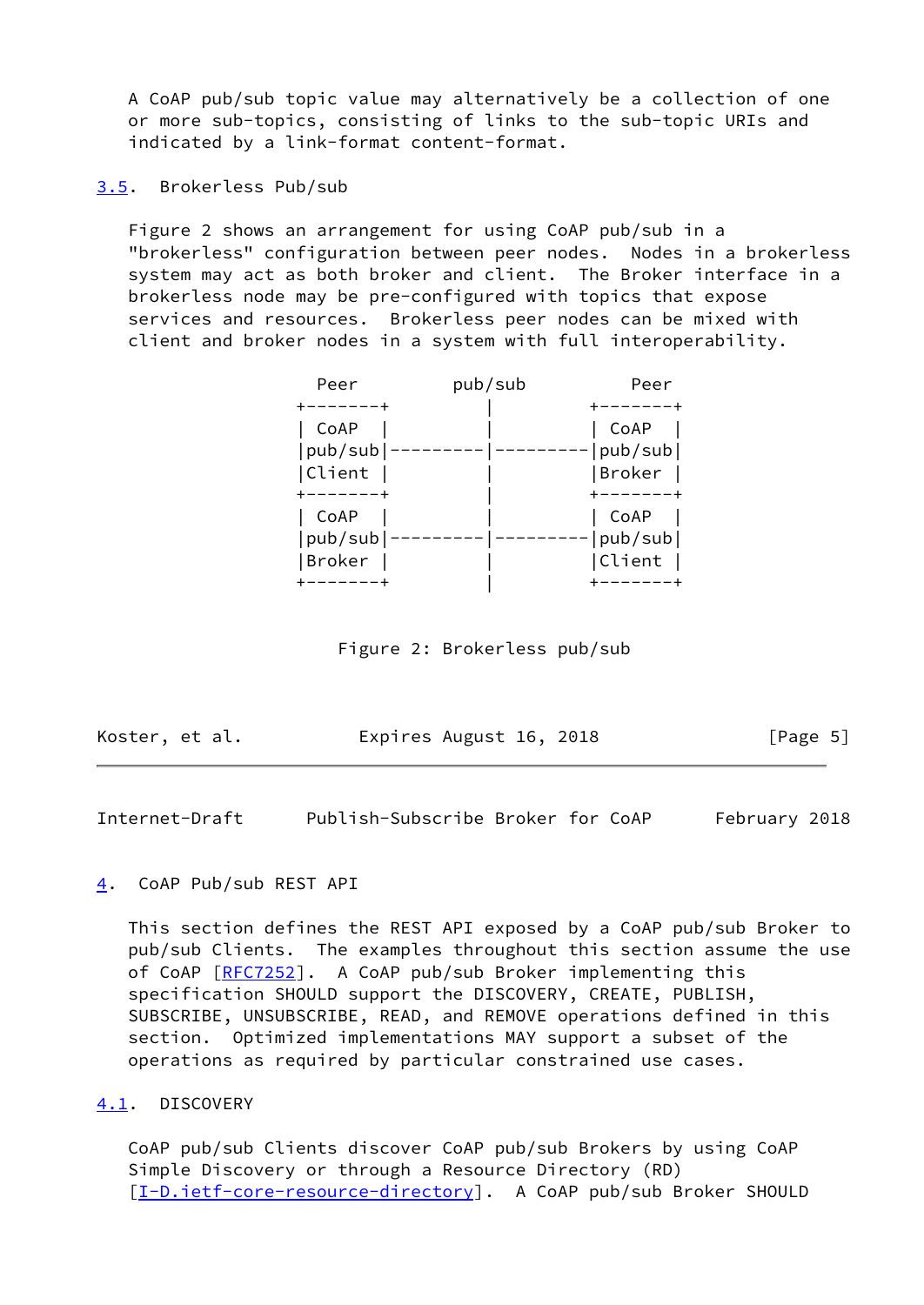indicate its presence and availability on a network by exposing a link to the entry point of its pub/sub API at its .well-known/core location [\[RFC6690](https://datatracker.ietf.org/doc/pdf/rfc6690)]. A CoAP pub/sub broker MAY register its pub/sub REST API entry point with a Resource Directory. Figure 3 shows an example of a client discovering a local pub/sub API using CoAP Simple Discovery. A broker wishing to advertise the CoAP pub/sub API for Simple Discovery or through a Resource Directory MUST use the link relation rt=core.ps. A broker MAY advertise its supported content formats and other attributes in the link to its pub/sub API.

 A CoAP pub/sub Broker MAY offer a topic discovery entry point to enable Clients to find topics of interest, either by topic name or by link attributes which may be registered when the topic is created. Figure 4 shows an example of a client looking for a topic with a resource type (rt) of "temperature" using Discover. The client then receives the URI of the resource and its content-format. A pub/sub broker wishing to advertize topic discovery MUST use the relation rt=core.ps.discover in the link.

 A CoAP pub/sub Broker MAY expose the Discover interface through the .well-known/core resource. Links to topics may be exposed at .well known/core in addition to links to the pub/sub API. Figure 5 shows an example of topic discovery through .well-known/core.

The DISCOVER interface is specified as follows:

Interaction: Client -> Broker

Method: GET

URI Template: {+ps}/{+topic}{?q\*}

| Koster, et al. | Expires August 16, 2018 | [Page 6] |
|----------------|-------------------------|----------|
|----------------|-------------------------|----------|

Internet-Draft Publish-Subscribe Broker for CoAP February 2018

 URI Template Variables: ps := Pub/sub REST API entry point (optional). The entry point of the pub/sub REST API, as obtained from discovery, used to discover topics.

topic := The desired topic to return links for (optional).

 q := Query Filter (optional). MAY contain a query filter list as per [\[RFC6690\] Section](https://datatracker.ietf.org/doc/pdf/rfc6690#section-4.1) 4.1.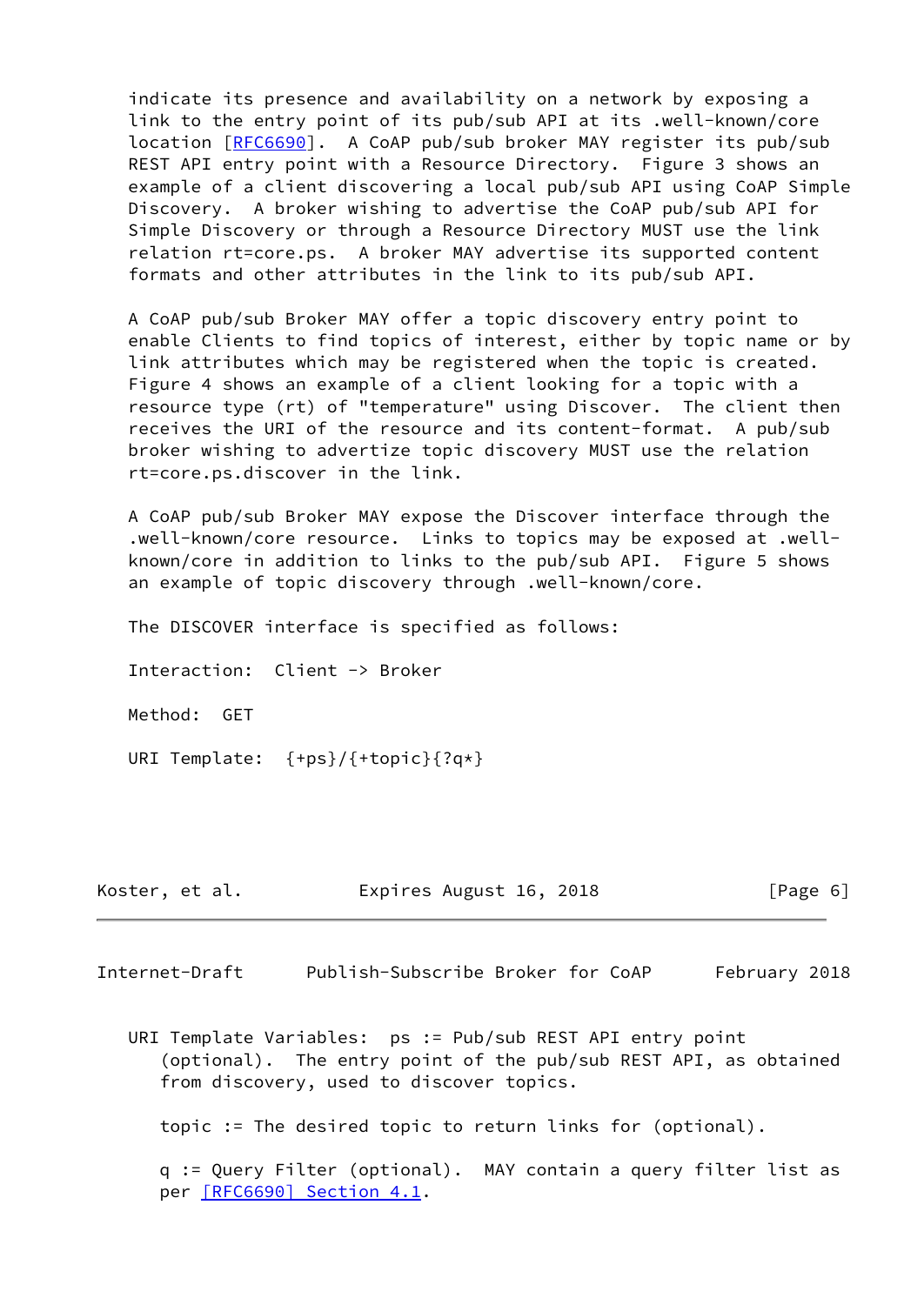Content-Format: application/link-format

The following response codes are defined for this interface:

- Success: 2.05 "Content" with an application/link-format payload containing one or more matching entries for the broker resource. A pub/sub broker SHOULD use the value "/ps/" for the base URI of the pub/sub API wherever possible.
- Failure: 4.04 "Not Found" is returned in case no matching entry is found for a unicast request.
- Failure: 4.00 "Bad Request" is returned in case of a malformed request for a unicast request.

Failure: No error response to a multicast request.

Client Broker and Broker and Broker and Broker

 | | | ------ GET /.well-known/core?rt=core.ps ---->>| | -- Content-Format: application/link-format ---| | | <<--- 2.05 Content | </ps/>;rt=core.ps;rt=core.ps.discover;ct=40 --| | |

Figure 3: Example of DISCOVER pub/sub function

Koster, et al. **Expires August 16, 2018** [Page 7]

<span id="page-7-0"></span>Internet-Draft Publish-Subscribe Broker for CoAP February 2018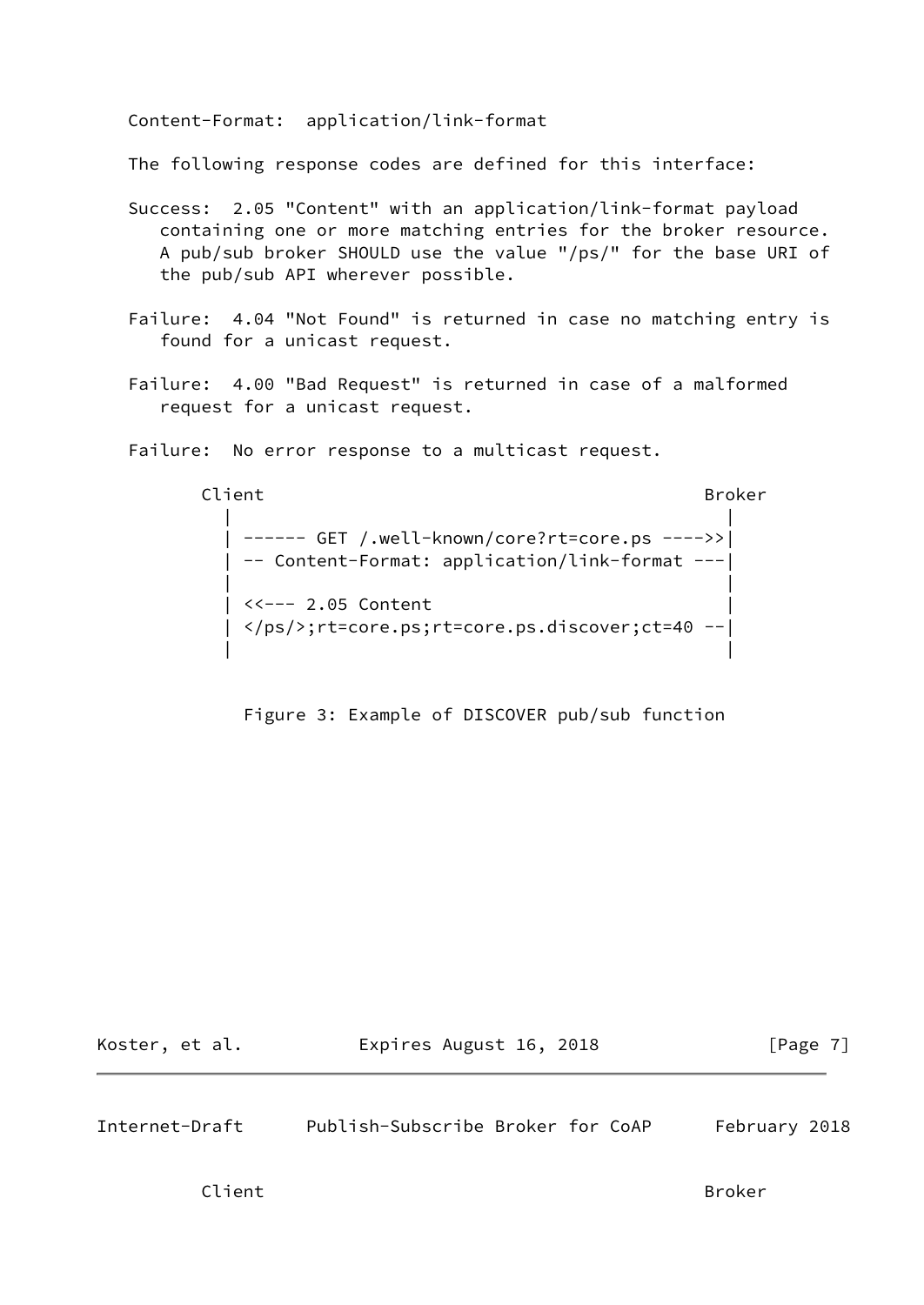```
 | |
       | ---------- GET /ps/?rt="temperature" ------->>|
       Content-Format: application/link-format
| |
      \langle -2.05 Content
        | </ps/currentTemp>;rt="temperature";ct=50 ---|
| |
```
Figure 4: Example of DISCOVER topic

```
Client Broker and Broker and Broker and Broker
| |
       | -------- GET /.well-known/core?ct=50 ------->>|
        | Content-Format: application/link-format |
| |
      <<-- 2.05 Content
        | </ps/currentTemp>;rt="temperature";ct=50 ---|
| |
```
Figure 5: Example of DISCOVER topic

# <span id="page-8-0"></span>[4.2](#page-8-0). CREATE

 A CoAP pubsub broker SHOULD allow Clients to create new topics on the broker using CREATE. Some exceptions are for fixed brokerless devices and pre-configured brokers in dedicated installations. A client wishing to create a topic MUST use CoAP POST to the pubsub API with a payload indicating the desired topic. The topic specification sent in the payload MUST use a supported serialization of the CoRE link format [\[RFC6690](https://datatracker.ietf.org/doc/pdf/rfc6690)]. The target of the link MUST be a URI formatted string. The client MUST indicate the desired content format for publishes to the topic by using the ct (Content Format) link attribute in the link-format payload. The client MAY indicate the lifetime of the topic by including the Max-Age option in the CREATE request.

 A Broker MUST return a response code of "2.01 Created" if the topic is created and return the URI path of the created topic via Location- Path options. The broker MUST return the appropriate 4.xx response code indicating the reason for failure if a new topic can not be created. Broker SHOULD remove topics if the Max-Age of the topic is exceeded without any publishes to the topic. Broker SHOULD retain a topic indefinitely if the Max-Age option is elided or is set to zero upon topic creation. The lifetime of a topic MUST be refreshed upon create operations with a target of an existing topic.

Koster, et al. Expires August 16, 2018 [Page 8]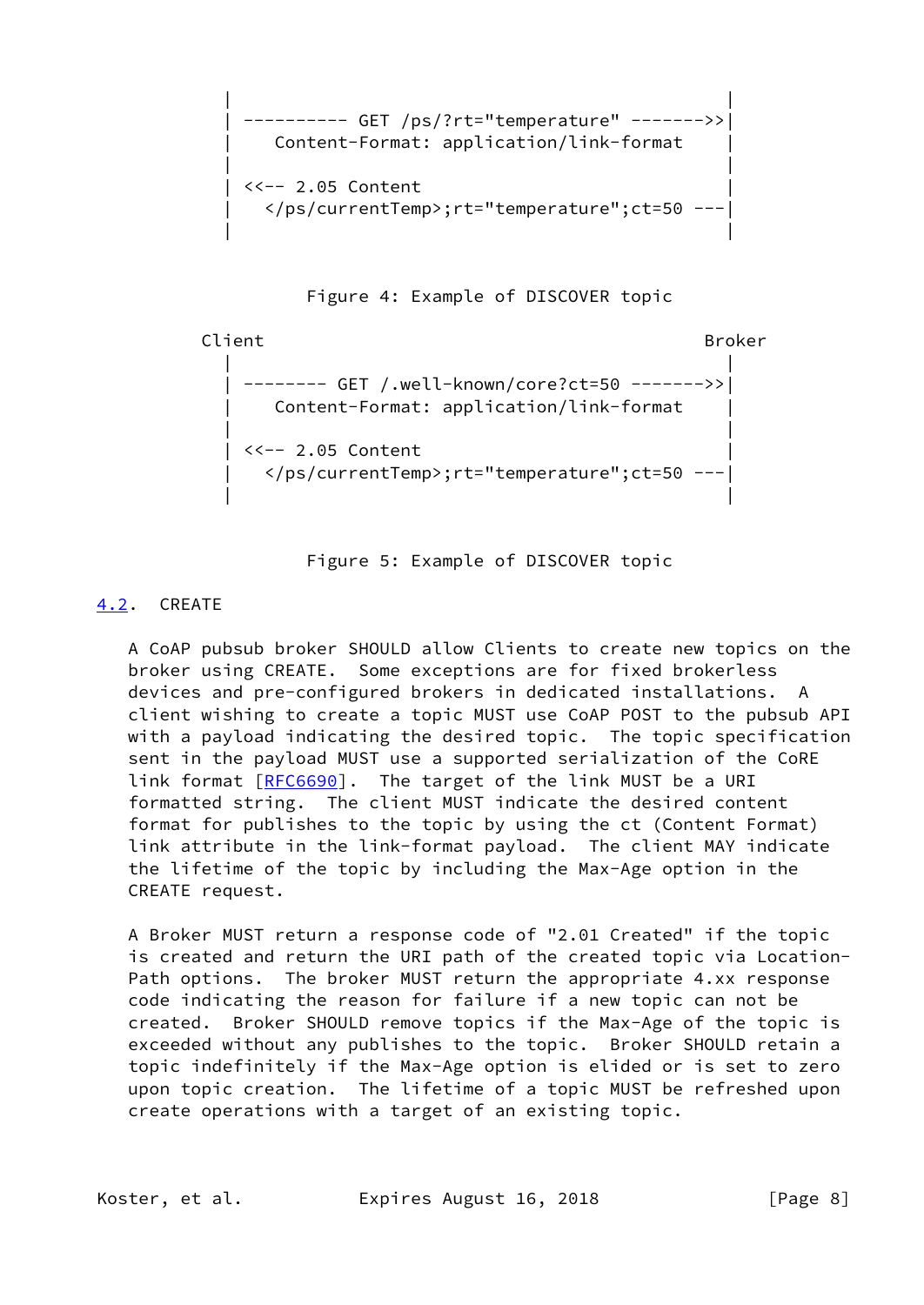Internet-Draft Publish-Subscribe Broker for CoAP February 2018

 Topics may be created as sub-topics of other topics. A client MAY create a topic with a ct (Content Format) link attribute value which describes a supported serialization of the CoRE link format [\[RFC6690](https://datatracker.ietf.org/doc/pdf/rfc6690)] such as application/link-format (ct=40) or its JSON or CBOR serializations. If a topic is created which describes a link serialization, that topic may then have sub-topics created under it as shown in Figure 7.

The CREATE interface is specified as follows:

Interaction: Client -> Broker

Method: POST

URI Template: {+ps}/{+topic}{?q\*}

 URI Template Variables: ps := Pub/sub REST API entry point (optional). The entry point of the pub/sub REST API, as obtained from discovery, used to discover topics.

topic := The desired topic to return links for (optional).

 q := Query Filter (optional). MAY contain a query filter list as per [\[RFC6690\] Section](https://datatracker.ietf.org/doc/pdf/rfc6690#section-4.1) 4.1.

Content-Format: application/link-format

Payload: The desired topic to CREATE

The following response codes are defined for this interface:

Success: 2.01 "Created". Successful Creation of the topic

Failure: 4.00 "Bad Request". Malformed request.

Failure: 4.01 "Unauthorized". Authorization failure.

Failure: 4.03 "Forbidden". Topic already exists.

 Failure: 4.06 "Not Acceptable". Unsupported content format for topic.

 Figure 6 shows an example of a topic called "topic1" being successfully created.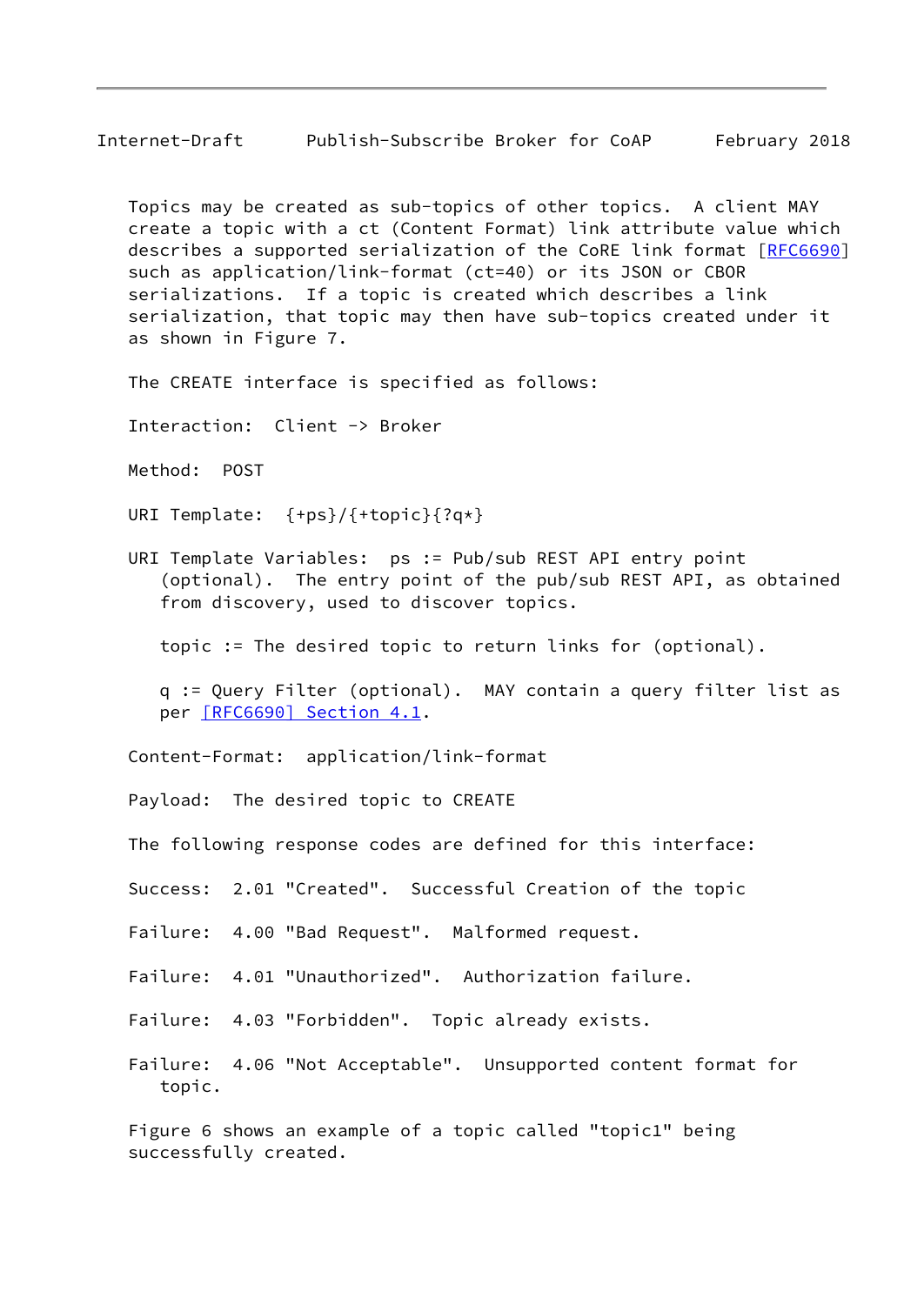<span id="page-10-1"></span>Internet-Draft Publish-Subscribe Broker for CoAP February 2018





Client Broker and Broker and Broker and Broker | | | ------- POST /ps/ "<mainTopic>;ct=40" ------->| | | | <---------------- 2.01 Created ---------------| | Location: /ps/mainTopic/ | | | | --- POST /ps/mainTopic/ "<subTopic>;ct=50" -->| | | | <---------------- 2.01 Created ---------------| Location: /ps/mainTopic/subTopic | | | |

Figure 7: Example of CREATE sub-topic

### <span id="page-10-0"></span>[4.3](#page-10-0). PUBLISH

 A CoAP pub/sub broker MAY allow clients to PUBLISH to topics on the broker. A client MAY use the PUT or the POST method to publish state updates to the CoAP pub/sub Broker. A client MUST use the content format specified upon creation of a given topic to publish updates to that topic. The broker MUST reject publish operations which do not use the specified content format. A CoAP client publishing on a topic MAY indicate the maximum lifetime of the value by including the Max-Age option in the publish request. The broker MUST return a response code of "2.04 Changed" if the publish is accepted. A Broker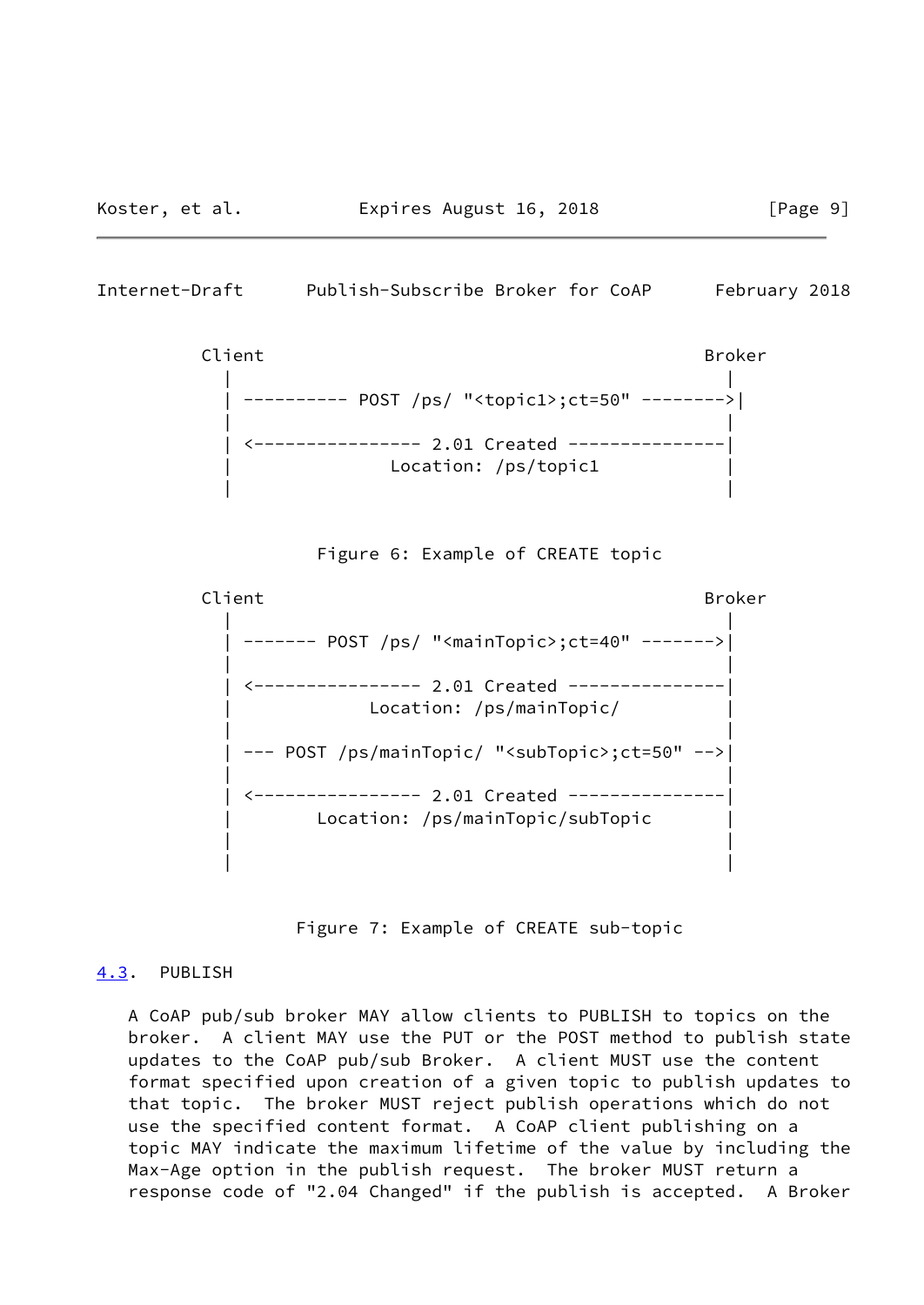MAY return a "4.04 Not Found" if the topic does not exist. A broker MAY return "4.29 Too Many Requests" if simple flow control as described in **Section 7** is implemented.

 A Broker MUST accept PUBLISH operations using the PUT method. PUBLISH operations using the PUT method replace any stored representation associated with the topic, with the supplied representation. A Broker MAY reject, or delay responses to, PUT

| Koster, et al. | Expires August 16, 2018 | [Page 10] |
|----------------|-------------------------|-----------|
|----------------|-------------------------|-----------|

Internet-Draft Publish-Subscribe Broker for CoAP February 2018

 requests to a topic while pending resolution of notifications to subscribers from previous PUT requests.

 Create on PUBLISH: A Broker MAY accept PUBLISH operations to new topics using the PUT method. If a Broker accepts a PUBLISH using PUT to a topic that does not exist, the Broker MUST create the topic using the information in the PUT operation. The Broker MUST create a topic with the URI-Path of the request, including all of the sub topics necessary, and create a topic link with the ct attribute set to the content-format of the payload of the PUT request. If topic is created, the Broker MUST return the response "2.01 Created" with the URI of the created topic, including all of the created path segments, returned via the Location-Path option.

 A Broker MAY accept PUBLISH operations using the POST method. If a broker accepts PUBLISH using POST it shall respond with the 2.04 Changed status code.

 A Broker MAY perform garbage collection of stored representations which have been delivered to all subscribers or which have timed out. A Broker MAY retain at least one most recently published representation to return in response to SUBSRCIBE and READ requests.

 A Broker MUST make a best-effort attempt to notify all clients subscribed on a particular topic each time it receives a publish on that topic. An example is shown in Figure 10. If a client publishes to a broker with the Max-Age option, the broker MUST include the same value for the Max-Age option in all notifications. A broker MUST use CoAP Notification as described in  $RFC7641$ ] to notify subscribed clients.

The PUBLISH interface is specified as follows: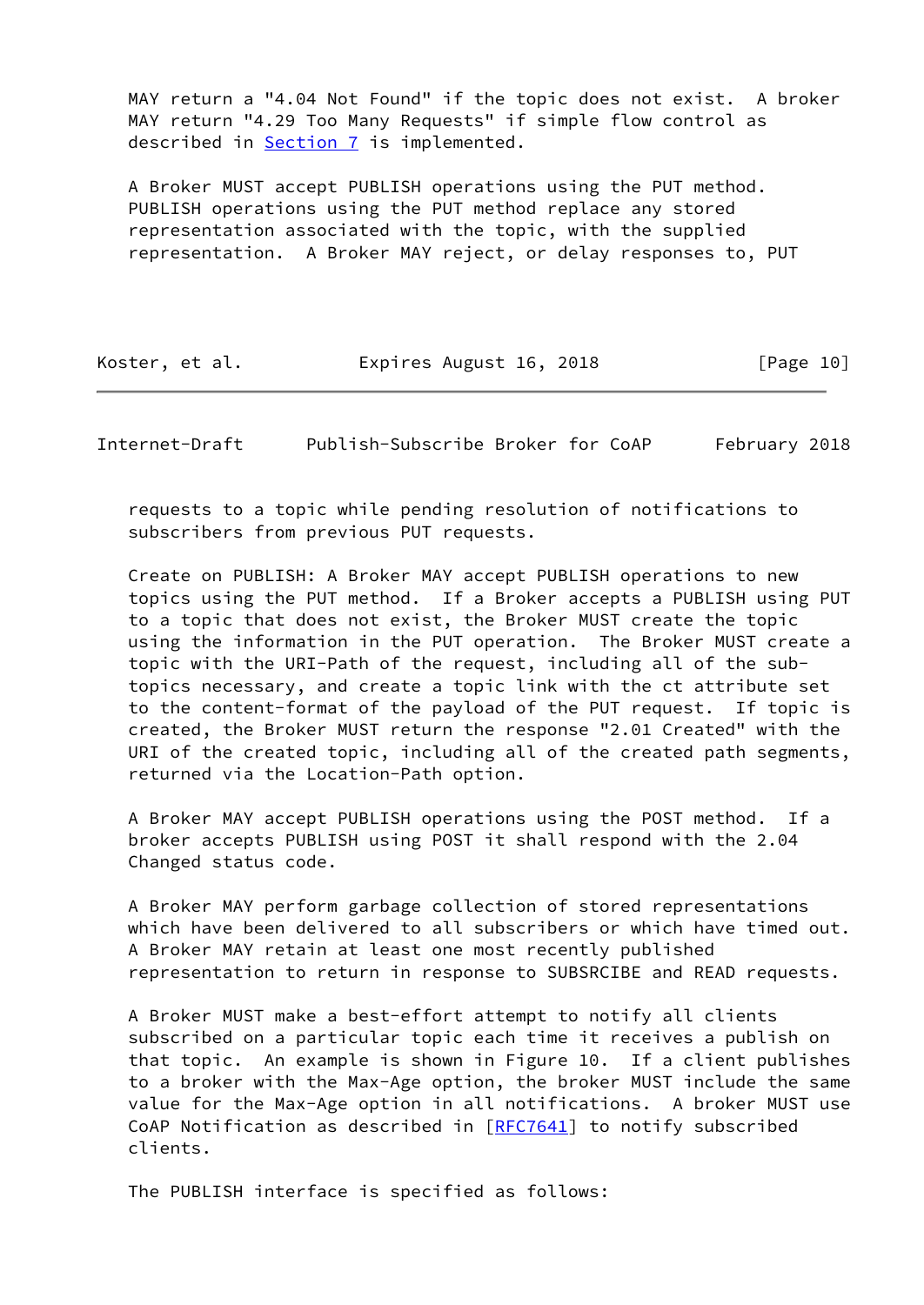Interaction: Client -> Broker Method: PUT, POST URI Template: {+ps}/{+topic}{?q\*} URI Template Variables: ps := Pub/sub REST API entry point (optional). The entry point of the pub/sub REST API, as obtained from discovery, used to discover topics. topic := The desired topic to return links for (optional). q := Query Filter (optional). MAY contain a query filter list as per [\[RFC6690\] Section](https://datatracker.ietf.org/doc/pdf/rfc6690#section-4.1) 4.1.

| Koster, et al. | Expires August 16, 2018 | [Page 11] |
|----------------|-------------------------|-----------|
|----------------|-------------------------|-----------|

Internet-Draft Publish-Subscribe Broker for CoAP February 2018

Content-Format: Any valid CoAP content format

 Payload: Representation of the topic value (CoAP resource state representation) in the indicated content format

The following response codes are defined for this interface:

Success: 2.01 "Created". Successful publish, topic is created

Success: 2.04 "Changed". Successful publish, topic is updated

Failure: 4.00 "Bad Request". Malformed request.

Failure: 4.01 "Unauthorized". Authorization failure.

Failure: 4.04 "Not Found". Topic does not exist.

 Failure: 4.29 "Too Many Requests". The client should slow down the rate of publish messages for this topic (see **Section 7**).

 Figure 8 shows an example of a new value being successfully published to the topic "topic1". See Figure 10 for an example of a broker forwarding a message from a publishing client to a subscribed client.

Client Broker and Broker and Broker and Broker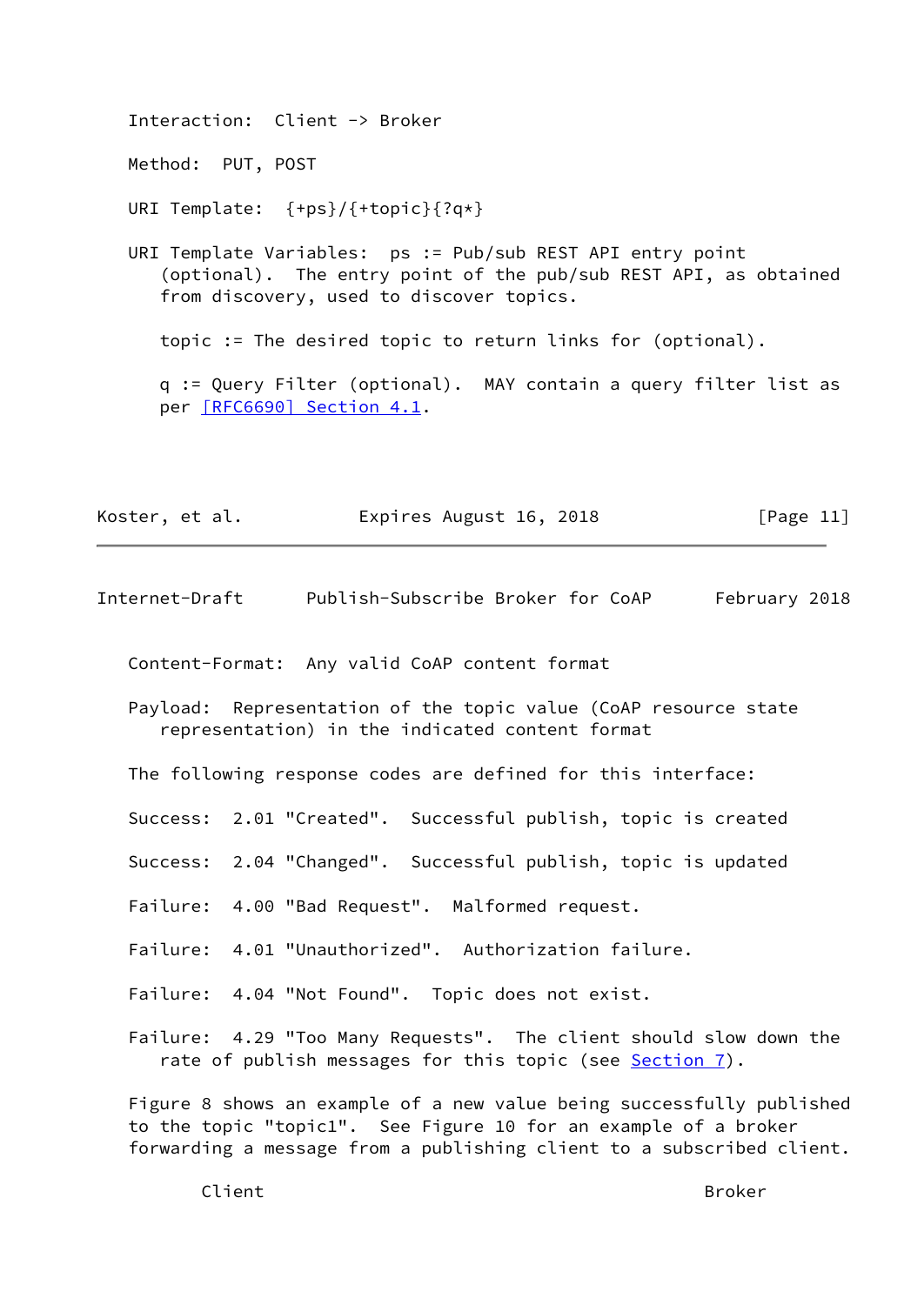





Figure 9: Example of CREATE on PUBLISH

Koster, et al. Expires August 16, 2018 [Page 12]

<span id="page-13-1"></span>Internet-Draft Publish-Subscribe Broker for CoAP February 2018

# <span id="page-13-0"></span>[4.4](#page-13-0). SUBSCRIBE

 A CoAP pub/sub broker MAY allow Clients to subscribe to topics on the Broker using CoAP Observe as described in [[RFC7641](https://datatracker.ietf.org/doc/pdf/rfc7641)]. A CoAP pub/sub Client wishing to Subscribe to a topic on a broker MUST use a CoAP GET with the Observe option set to 0 (zero). The Broker MAY add the client to a list of observers. The Broker MUST return a response code of "2.05 Content" along with the most recently published value if the topic contains a valid value and the broker can supply the requested content format. The broker MUST reject Subscribe requests on a topic if the content format of the request is not supported by the content format the topic was created with. The broker MAY accept Subscribe requests which specify content formats that the broker can supply as alternate content formats to the content format the topic was registered with. If the topic was published with the Max-Age option, the broker MUST set the Max-Age option in the valid response to the amount of time remaining for the value to be valid since the last publish operation on that topic. The Broker MUST return a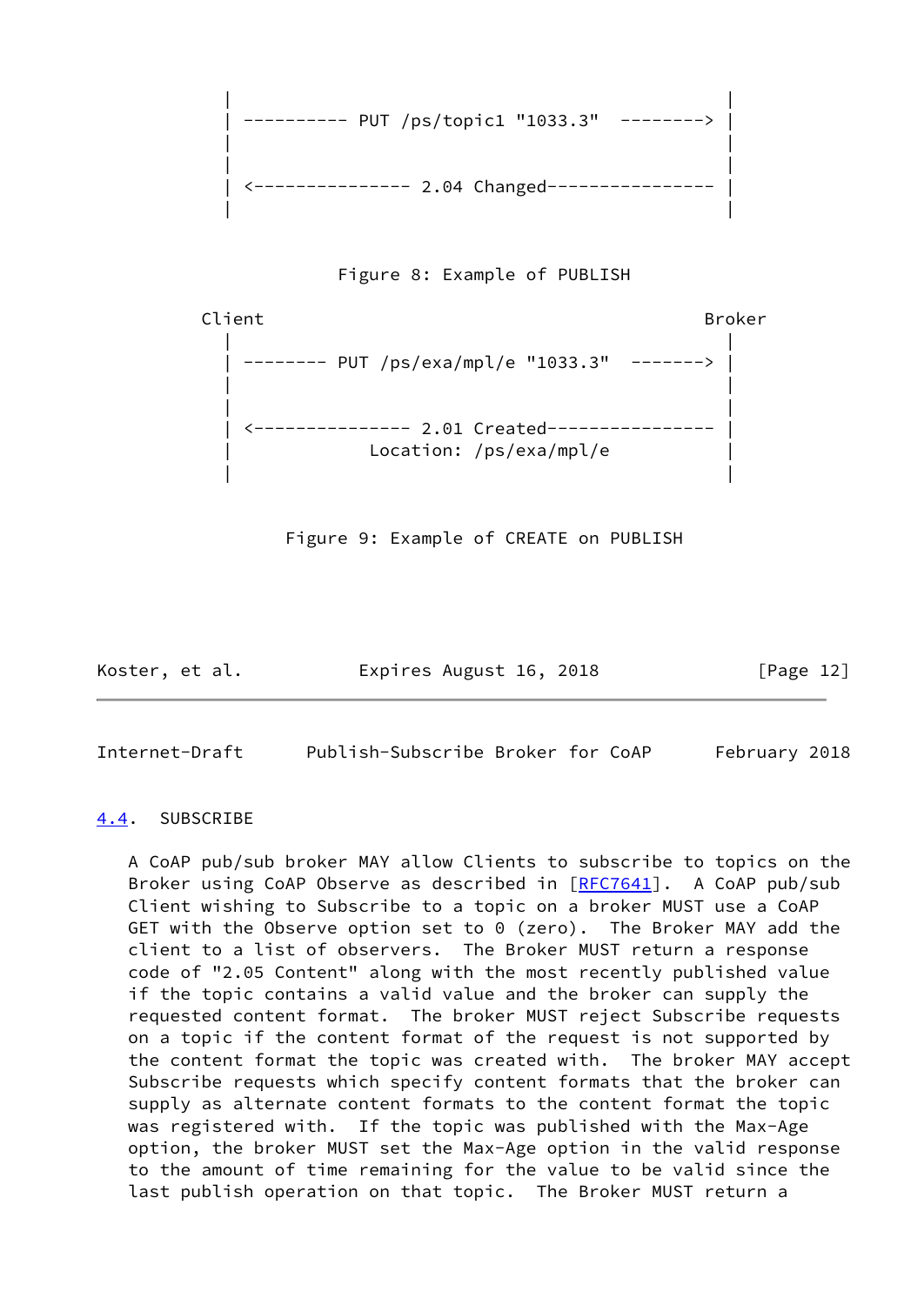response code of "2.07 No Content" if the Max-Age of the previously stored value has expired. The Broker MUST return a response code "4.04 Not Found" if the topic does not exist or has been removed. The Broker MUST return a response code "4.15 Unsupported Content Format" if it can not return the requested content format. If a Broker is unable to accept a new Subscription on a topic, it SHOULD return the appropriate response code without the Observe option as per as per  $[RFC7641]$  Section 4.1. There is no explicit maximum lifetime of a Subscription, thus a Broker may remove subscribers at any time. The Broker, upon removing a Subscriber, will transmit the appropriate response code without the Observe option, as per [\[RFC7641\] Section](https://datatracker.ietf.org/doc/pdf/rfc7641#section-4.2) 4.2, to the removed Subscriber.

The SUBSCRIBE interface is specified as follows:

Interaction: Client -> Broker

Method: GET

Options: Observe:0

URI Template: {+ps}/{+topic}{?q\*}

 URI Template Variables: ps := Pub/sub REST API entry point (optional). The entry point of the pub/sub REST API, as obtained from discovery, used to discover topics.

topic := The desired topic to return links for (optional).

| Koster, et al. | Expires August 16, 2018 | [Page 13] |
|----------------|-------------------------|-----------|
|----------------|-------------------------|-----------|

<span id="page-14-0"></span>Internet-Draft Publish-Subscribe Broker for CoAP February 2018

 q := Query Filter (optional). MAY contain a query filter list as per [\[RFC6690\] Section](https://datatracker.ietf.org/doc/pdf/rfc6690#section-4.1) 4.1.

The following response codes are defined for this interface:

 Success: 2.05 "Content". Successful subscribe, current value included

 Success: 2.07 "No Content". Successful subscribe, value not included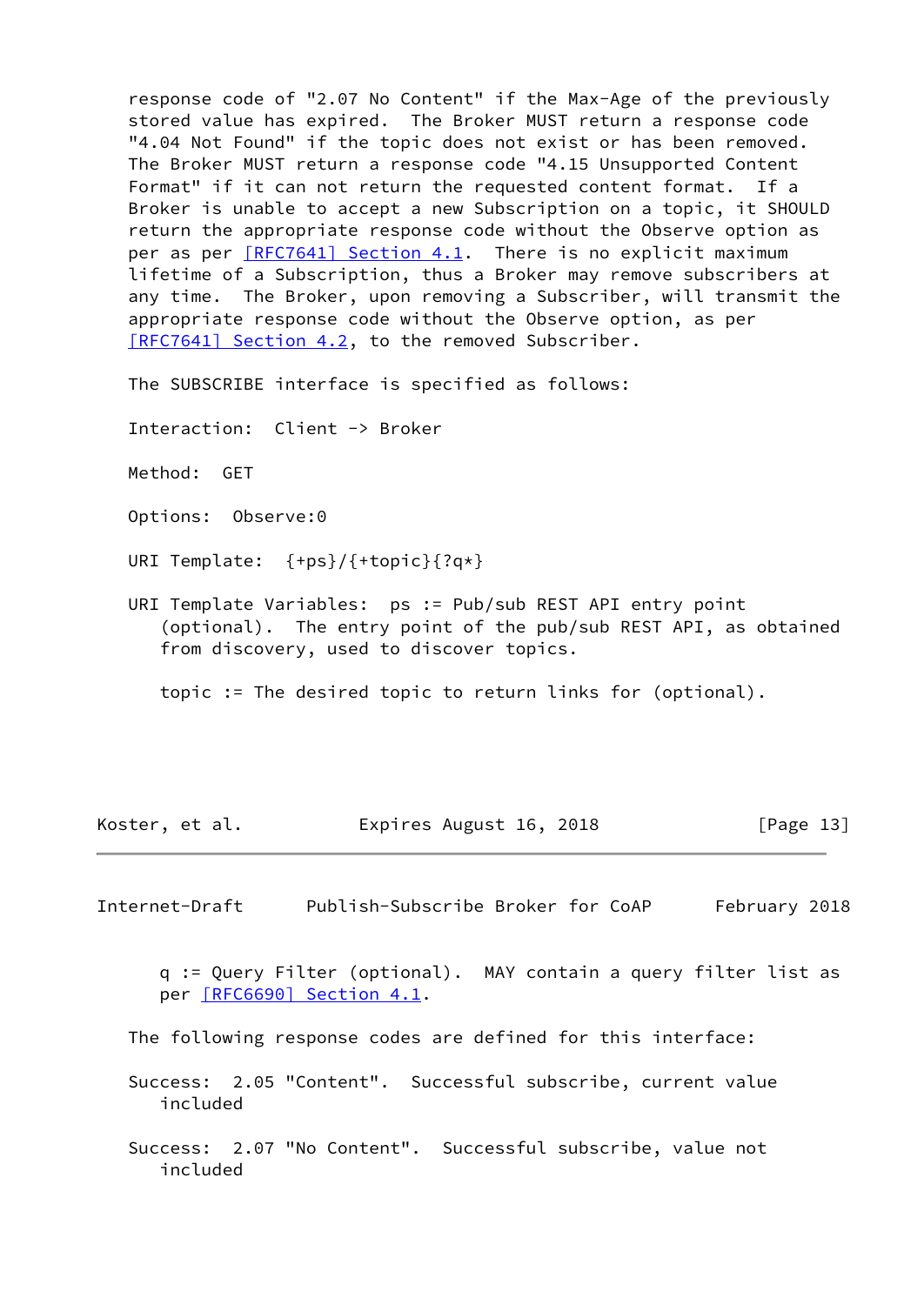Failure: 4.00 "Bad Request". Malformed request.

Failure: 4.01 "Unauthorized". Authorization failure.

Failure: 4.04 "Not Found". Topic does not exist.

 Failure: 4.15 "Unsupported Content Format". Unsupported content format.

 Figure 10 shows an example of Client2 subscribing to "topic1" and receiving a response from the broker, with a subsequent notification. The subscribe response from the broker uses the last stored value associated with the topic1. The notification from the broker is sent in response to the publish received from Client1.



## Figure 10: Example of SUBSCRIBE

# <span id="page-15-0"></span>[4.5](#page-15-0). UNSUBSCRIBE

 If a CoAP pub/sub broker allows clients to SUBSCRIBE to topics on the broker, it MUST allow Clients to unsubscribe from topics on the Broker using the CoAP Cancel Observation operation. A CoAP pub/sub Client wishing to unsubscribe to a topic on a Broker MUST either use

| Koster, et al. | Expires August 16, 2018 | [Page 14] |
|----------------|-------------------------|-----------|
|----------------|-------------------------|-----------|

Internet-Draft Publish-Subscribe Broker for CoAP February 2018

 CoAP GET with Observe using an Observe parameter of 1 or send a CoAP Reset message in response to a publish, as per [\[RFC7641](https://datatracker.ietf.org/doc/pdf/rfc7641)].

The UNSUBSCRIBE interface is specified as follows: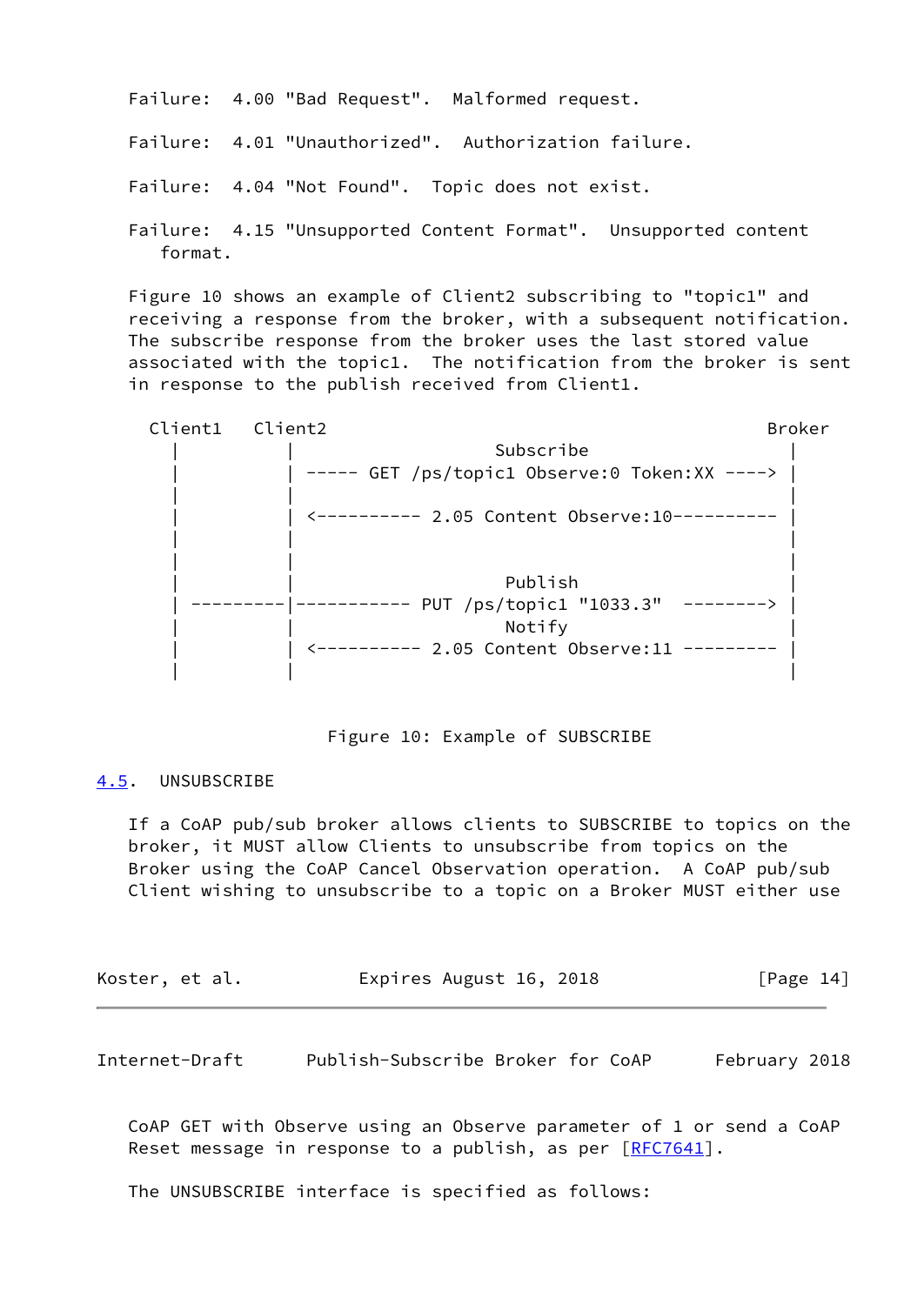Interaction: Client -> Broker Method: GET Options: Observe:1 URI Template: {+ps}/{+topic}{?q\*} URI Template Variables: ps := Pub/sub REST API entry point (optional). The entry point of the pub/sub REST API, as obtained from discovery, used to discover topics. topic := The desired topic to return links for (optional). q := Query Filter (optional). MAY contain a query filter list as per [\[RFC6690\] Section](https://datatracker.ietf.org/doc/pdf/rfc6690#section-4.1) 4.1. The following response codes are defined for this interface: Success: 2.05 "Content". Successful unsubscribe, current value included Success: 2.07 "No Content". Successful unsubscribe, value not included Failure: 4.00 "Bad Request". Malformed request. Failure: 4.01 "Unauthorized". Authorization failure. Failure: 4.04 "Not Found". Topic does not exist. Figure 11 shows an example of a client unsubscribe using the Observe=1 cancellation method. Client Broker and Broker and Broker and Broker | | | ----- GET /ps/topic1 Observe:1 Token:XX ----> | | | | <------------- 2.05 Content ----------------- | | | Figure 11: Example of UNSUBSCRIBE Koster, et al. **Expires August 16, 2018** [Page 15]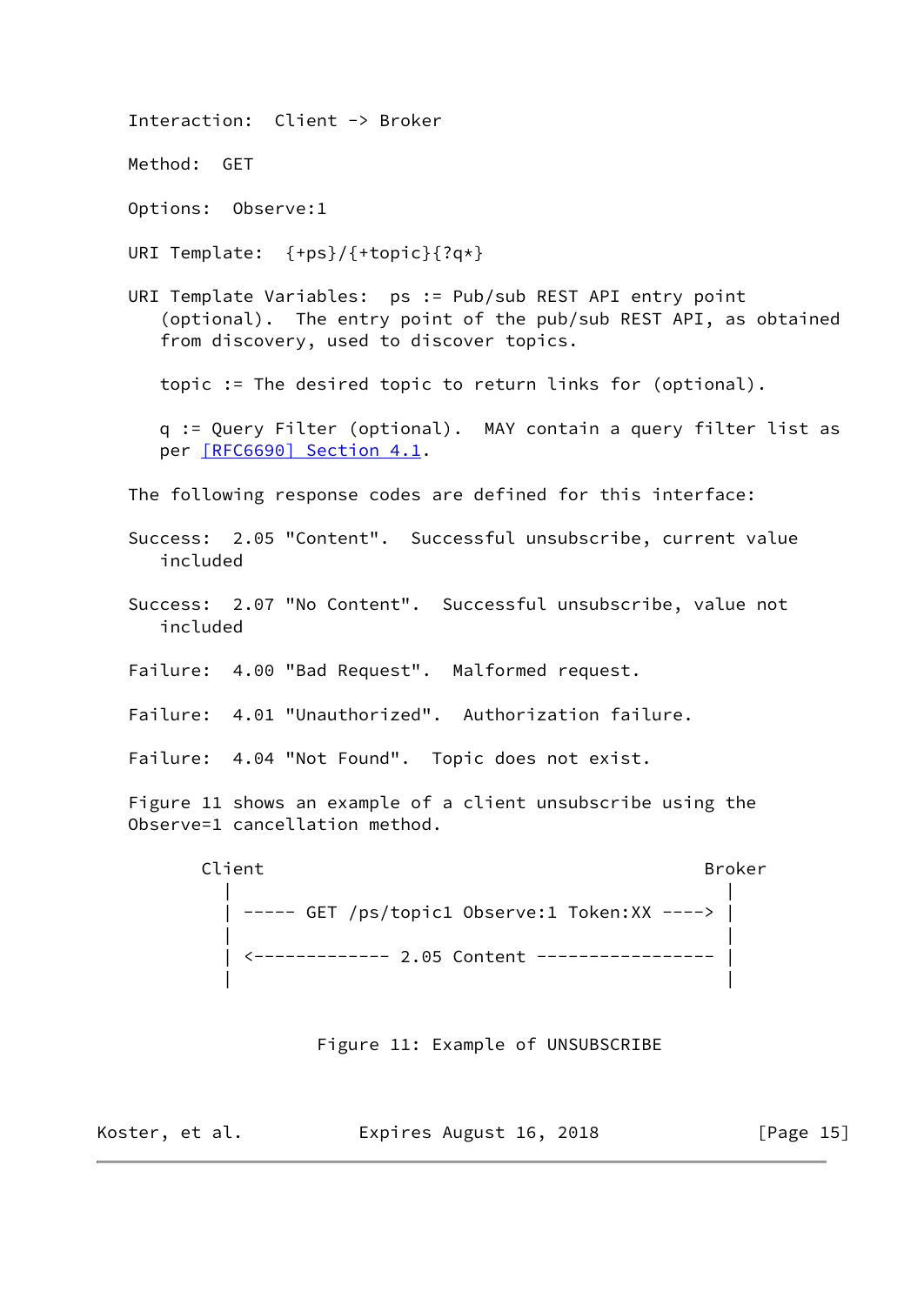<span id="page-17-1"></span>Internet-Draft Publish-Subscribe Broker for CoAP February 2018

## <span id="page-17-0"></span>[4.6](#page-17-0). READ

 A CoAP pub/sub broker MAY accept Read requests on a topic using the the CoAP GET method if the content format of the request matches the content format the topic was created with. The broker MAY accept Read requests which specify content formats that the broker can supply as alternate content formats to the content format the topic was registered with. The Broker MUST return a response code of "2.05 Content" along with the most recently published value if the topic contains a valid value and the broker can supply the requested content format. If the topic was published with the Max-Age option, the broker MUST set the Max-Age option in the valid response to the amount of time remaining for the topic to be valid since the last publish. The Broker MUST return a response code of "2.07 No Content" if the Max-Age of the previously stored value has expired. The Broker MUST return a response code "4.04 Not Found" if the topic does not exist or has been removed. The Broker MUST return a response code "4.15 Unsupported Content Format" if the broker can not return the requested content format.

The READ interface is specified as follows:

Interaction: Client -> Broker

Method: GET

URI Template: {+ps}/{+topic}{?q\*}

 URI Template Variables: ps := Pub/sub REST API entry point (optional). The entry point of the pub/sub REST API, as obtained from discovery, used to discover topics.

topic := The desired topic to return links for (optional).

 q := Query Filter (optional). MAY contain a query filter list as per [\[RFC6690\] Section](https://datatracker.ietf.org/doc/pdf/rfc6690#section-4.1) 4.1.

The following response codes are defined for this interface:

Success: 2.05 "Content". Successful READ, current value included

Success: 2.07 "No Content". Topic exists, value not included

Failure: 4.00 "Bad Request". Malformed request.

Failure: 4.01 "Unauthorized". Authorization failure.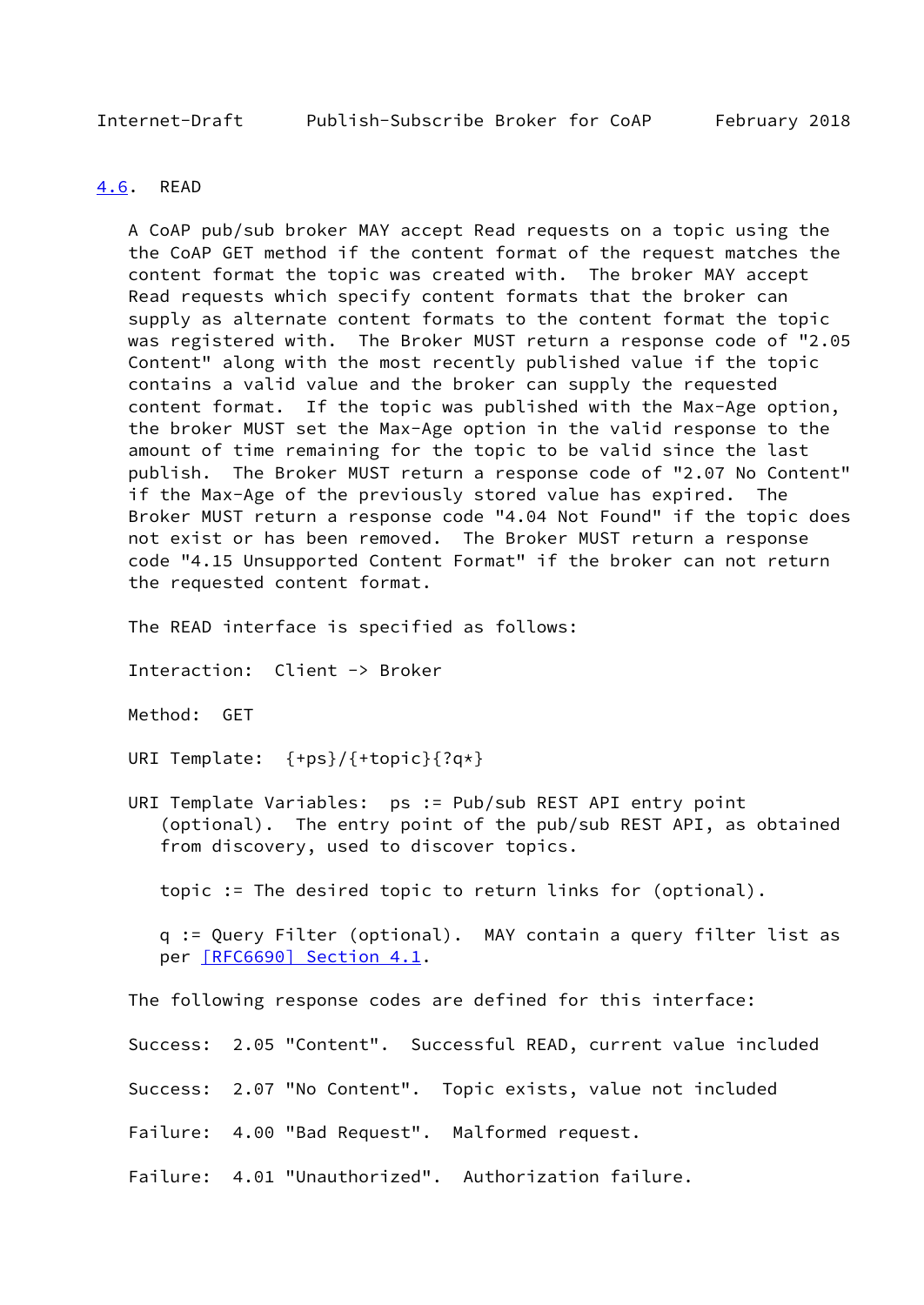Failure: 4.04 "Not Found". Topic does not exist.

| Koster, et al. | Expires August 16, 2018 | [Page 16] |
|----------------|-------------------------|-----------|
|----------------|-------------------------|-----------|

<span id="page-18-1"></span>Internet-Draft Publish-Subscribe Broker for CoAP February 2018

 Failure: 4.15 "Unsupported Content Format". Unsupported content format.

 Figure 12 shows an example of a successful READ from topic1, followed by a Publish on the topic, followed at some time later by a read of the updated value from the recent Publish.

 Client1 Client2 Broker | | Read | | | --------------- GET /ps/topic1 -------------> | | | | | | <---------- 2.05 Content "1007.1"------------ | | | | | | | Publish | ---------|----------- PUT /ps/topic1 "1033.3" --------> | | | | | | | | | Read | | | --------------- GET /ps/topic1 -------------> | | | | | | <----------- 2.05 Content "1033.3" ---------- | | | |

Figure 12: Example of READ

# <span id="page-18-0"></span>[4.7](#page-18-0). REMOVE

 A CoAP pub/sub broker MAY allow clientsremove a topics from the broker using the CoAP Delete method on the URI of the topic. The CoAP pub/sub Broker MUST return "2.02 Deleted" if the removal is successful. The broker MUST return the appropriate 4.xx response code indicating the reason for failure if the topic can not be removed. When a topic is removed for any reason, the Broker SHOULD return the response code 4.04 Not Found and remove all of the observers from the list of observers as per as per  $[REC7641]$  [Section](https://datatracker.ietf.org/doc/pdf/rfc7641#section-3.2) 3.2. If a topic which has sub-topics is removed, then all of its sub-topics MUST be recursively removed.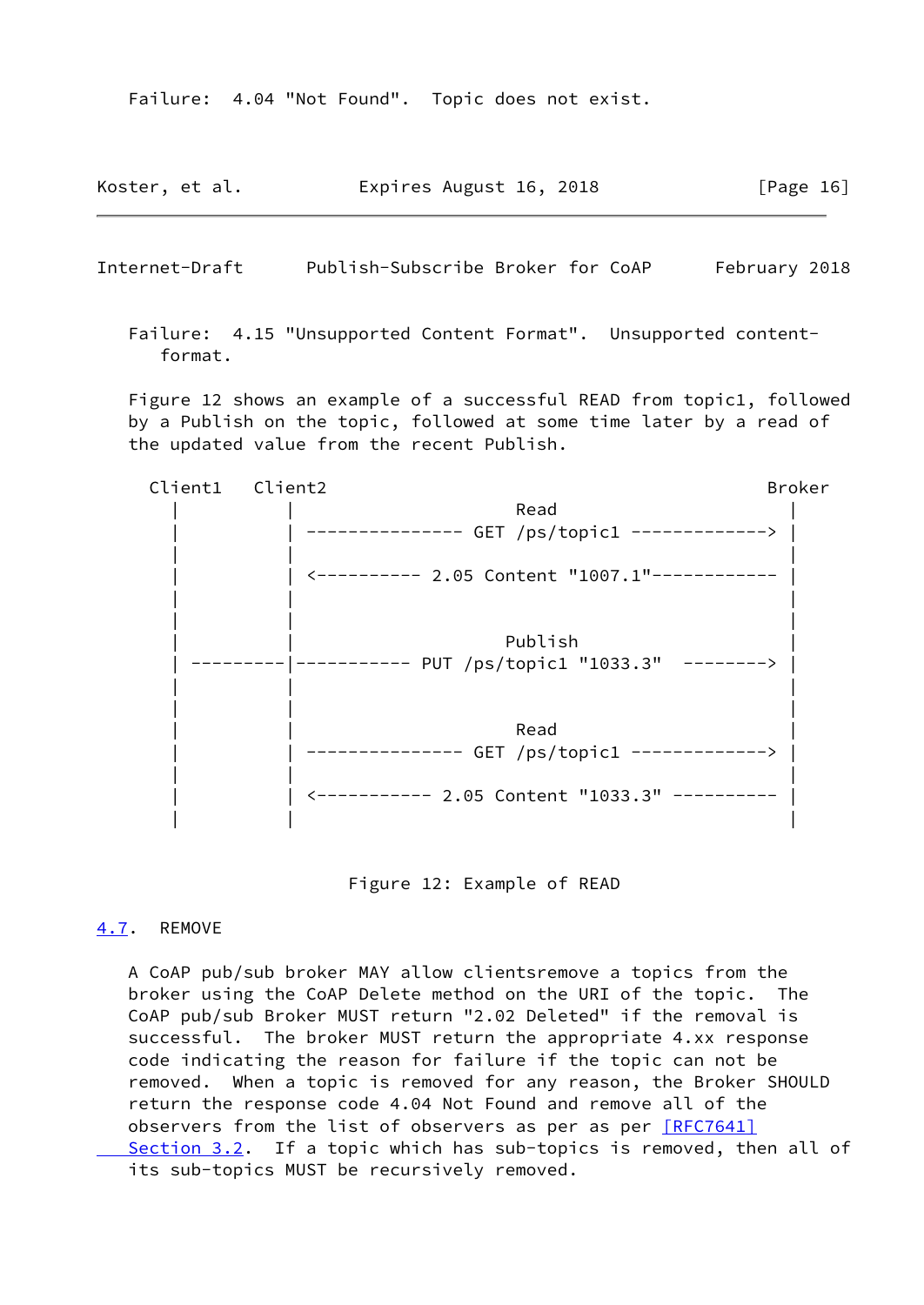The REMOVE interface is specified as follows: Interaction: Client -> Broker Method: DELETE URI Template: {+ps}/{+topic}{?q\*}

Koster, et al. **Expires August 16, 2018** [Page 17]

<span id="page-19-0"></span>Internet-Draft Publish-Subscribe Broker for CoAP February 2018

 URI Template Variables: ps := Pub/sub REST API entry point (optional). The entry point of the pub/sub REST API, as obtained from discovery, used to discover topics.

topic := The desired topic to return links for (optional).

 q := Query Filter (optional). MAY contain a query filter list as per [\[RFC6690\] Section](https://datatracker.ietf.org/doc/pdf/rfc6690#section-4.1) 4.1.

Content-Format: None

Response Payload: None

The following response codes are defined for this interface:

Success: 2.02 "Deleted". Successful remove

Failure: 4.00 "Bad Request". Malformed request.

Failure: 4.01 "Unauthorized". Authorization failure.

Failure: 4.04 "Not Found". Topic does not exist.

Figure 13 shows a successful remove of topic1.

Client Broker (1999) and the set of the set of the set of the set of the set of the set of the set of the set o | | | ------------- DELETE /ps/topic1 ------------> | | | | | | <-------------- 2.02 Deleted ---------------- | | |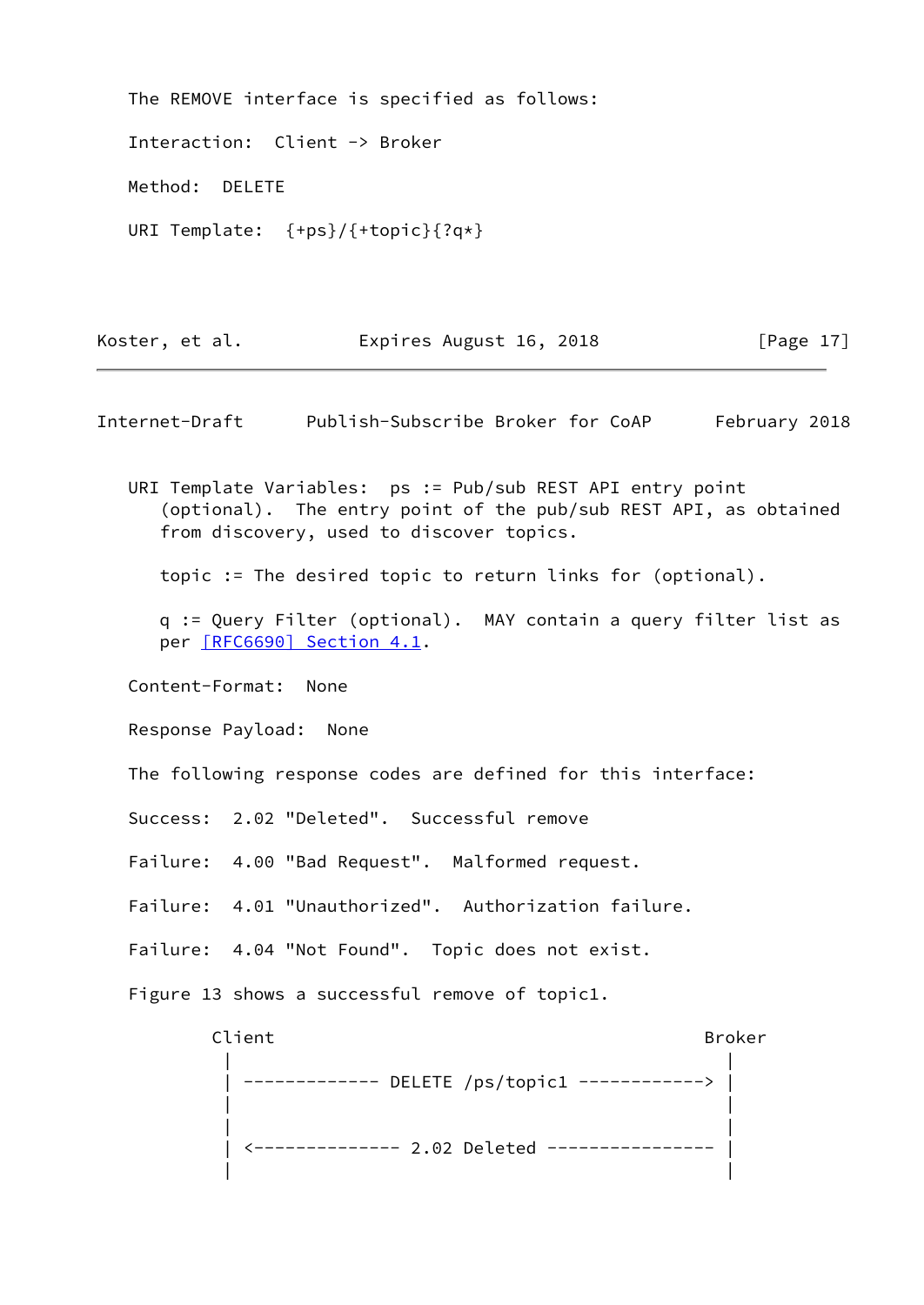#### Figure 13: Example of REMOVE

#### <span id="page-20-0"></span>[5](#page-20-0). CoAP Pub/sub Operation with Resource Directory

 A CoAP pub/sub Broker may register the base URI, which is the REST API entry point for a pub/sub service, with a Resource Directory. A pub/sub Client may use an RD to discover a pub/sub Broker.

 A CoAP pub/sub Client may register links [\[RFC6690](https://datatracker.ietf.org/doc/pdf/rfc6690)] with a Resource Directory to enable discovery of created pub/sub topics. A pub/sub Client may use an RD to discover pub/sub Topics. A client which registers pub/sub Topics with an RD MUST use the context relation (con) [[I-D.ietf-core-resource-directory\]](#page-25-1) to indicate that the context of the registered links is the pub/sub Broker.

| Koster, et al. | Expires August 16, 2018 | [Page 18] |
|----------------|-------------------------|-----------|
|----------------|-------------------------|-----------|

<span id="page-20-2"></span>Internet-Draft Publish-Subscribe Broker for CoAP February 2018

 A CoAP pub/sub Broker may alternatively register links to its topics to a Resource Directory by triggering the RD to retrieve it's links from .well-known/core. In order to use this method, the links must first be exposed in the .well-known/core of the pub/sub broker. See [Section 4.1](#page-5-3) in this document.

 The pub/sub broker triggers the RD to retrieve its links by sending a POST with an empty payload to the .well-known/core of the Resource Directory. The RD server will then retrieve the links from the .well-known/core of the pub/sub broker and incorporate them into the Resource Directory. See [\[I-D.ietf-core-resource-directory](#page-25-1)] for further details.

<span id="page-20-1"></span>[6](#page-20-1). Sleep-Wake Operation

 CoAP pub/sub provides a way for client nodes to sleep between operations, conserving energy during idle periods. This is made possible by shifting the server role to the broker, allowing the broker to be always-on and respond to requests from other clients while a particular client is sleeping.

 For example, the broker will retain the last state update received from a sleeping client, in order to supply the most recent state update to other clients in response to read and subscribe operations.

Likewise, the broker will retain the last state update received on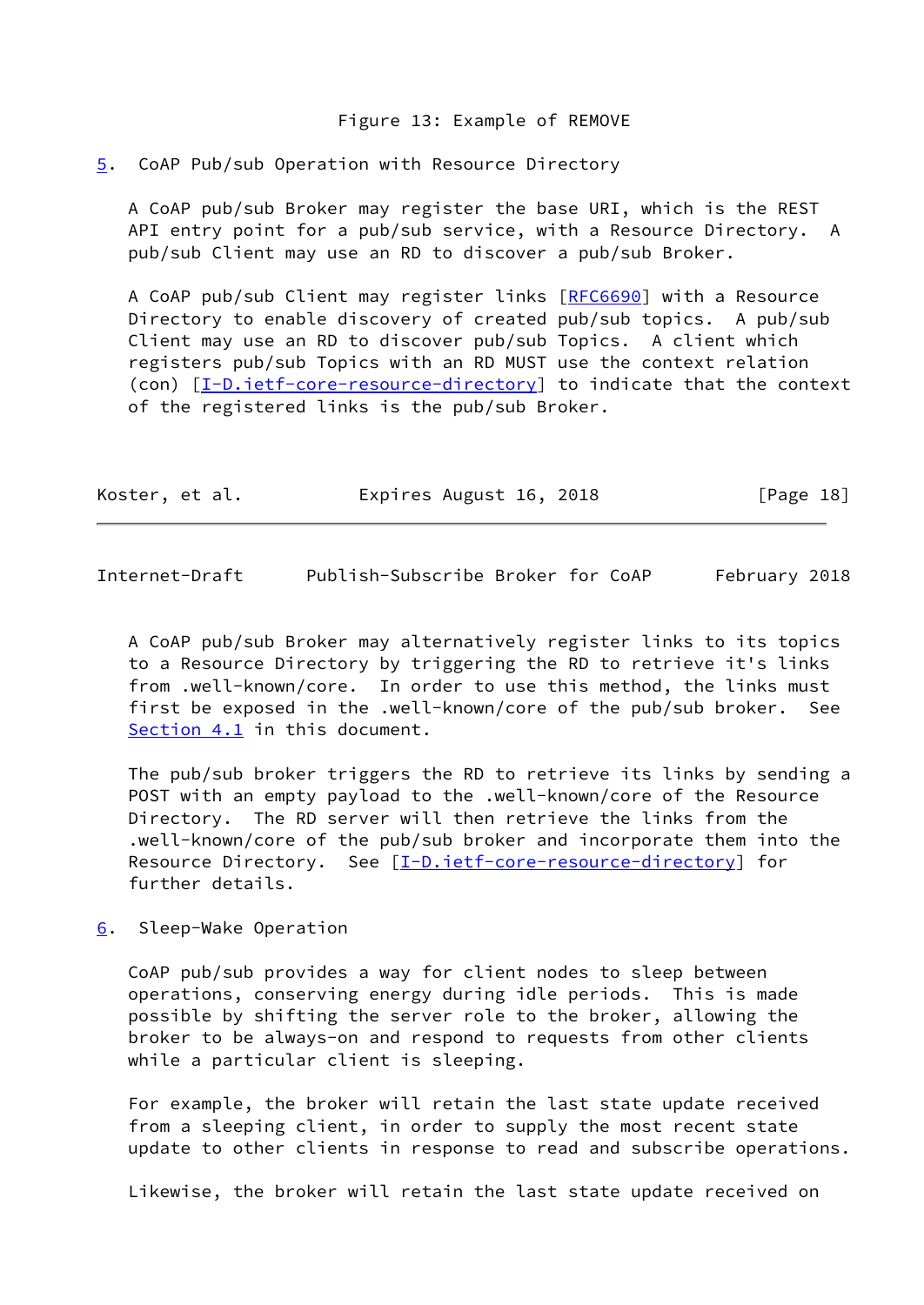the topic such that a sleeping client, upon waking, can perform a read operation to the broker to update its own state from the most recent system state update.

<span id="page-21-0"></span>[7](#page-21-0). Simple Flow Control

 Since the broker node has to potentially send a large amount of notification messages for each publish message and it may be serving a large amount of subscribers and publishers simultaneously, the broker may become overwhelmed if it receives many publish messages to popular topics in a short period of time.

 If the broker is unable to serve a certain client that is sending publish messages too fast, the broker MUST respond with Response Code 4.29, "Too Many Requests". This Response Code is like HTTP 429 "Too Many Requests" but uses the Max-Age Option in place of the "Retry- After" header field to indicate the number of seconds after which to retry. The broker MAY stop creating notifications from the publish messages from this client and to this topic for the indicated time.

 If a client receives the 4.29 Response Code from the broker for a publish message to a topic, it MUST NOT send new publish messages to

| Koster, et al. | Expires August 16, 2018 | [Page 19] |
|----------------|-------------------------|-----------|
|----------------|-------------------------|-----------|

<span id="page-21-2"></span>Internet-Draft Publish-Subscribe Broker for CoAP February 2018

 the broker on the same topic before the time indicated in Max-Age has passed.

<span id="page-21-1"></span>[8](#page-21-1). Security Considerations

CoAP pub/sub re-uses CoAP [[RFC7252](https://datatracker.ietf.org/doc/pdf/rfc7252)], CoRE Resource Directory [\[I-D.ietf-core-resource-directory](#page-25-1)], and Web Linking [\[RFC5988](https://datatracker.ietf.org/doc/pdf/rfc5988)] and therefore the security considerations of those documents also apply to this specification. Additionally, a CoAP pub/sub broker and the clients SHOULD authenticate each other and enforce access control policies. A malicious client could subscribe to data it is not authorized to or mount a denial of service attack against the broker by publishing a large number of resources. The authentication can be performed using the already standardized DTLS offered mechanisms, such as certificates. DTLS also allows communication security to be established to ensure integrity and confidentiality protection of the data exchanged between these relevant parties. Provisioning the necessary credentials, trust anchors and authorization policies is non-trivial and subject of ongoing work.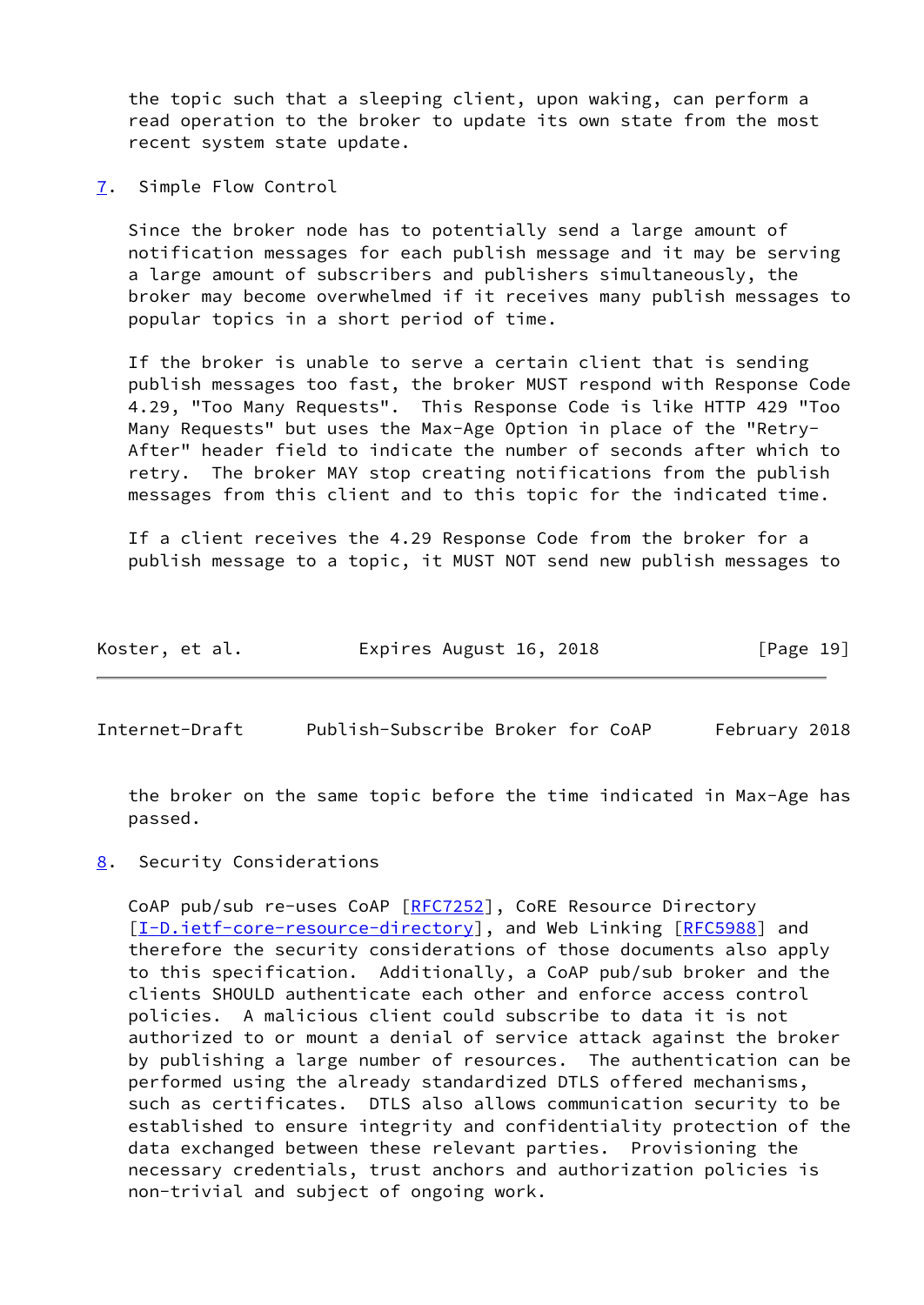The use of a CoAP pub/sub broker introduces challenges for the use of end-to-end security between for example a client device on a sensor network and a client application running in a cloud-based server infrastructure since brokers terminate the exchange. While running separate DTLS sessions from the client device to the broker and from broker to client application protects confidentially on those paths, the client device does not know whether the commands coming from the broker are actually coming from the client application. Similarly, a client application requesting data does not know whether the data originated on the client device. For scenarios where end-to-end security is desirable the use of application layer security is unavoidable. Application layer security would then provide a guarantee to the client device that any request originated at the client application. Similarly, integrity protected sensor data from a client device will also provide guarantee to the client application that the data originated on the client device itself. The protected data can also be verified by the intermediate broker ensuring that it stores/caches correct request/response and no malicious messages/ requests are accepted. The broker would still be able to perform aggregation of data/requests collected.

 Depending on the level of trust users and system designers place in the CoAP pub/sub broker, the use of end-to-end object security is RECOMMENDED as described in  $[I-D.palombini-ace-coap-pubsub-profile]$  $[I-D.palombini-ace-coap-pubsub-profile]$ . When only end-to-end encryption is necessary and the CoAP Broker is trusted, Payload Only Protection (Mode:PAYL) could be used. The Publisher would wrap only the payload before sending it to the broker and set the option Content-Format to application/smpayl. Upon

| Koster, et al. | Expires August 16, 2018 | [Page 20] |
|----------------|-------------------------|-----------|
|----------------|-------------------------|-----------|

<span id="page-22-1"></span>Internet-Draft Publish-Subscribe Broker for CoAP February 2018

 receival, the Broker can read the unencrypted CoAP header to forward it to the subscribers.

<span id="page-22-0"></span>[9](#page-22-0). IANA Considerations

 This document registers one attribute value in the Resource Type (rt=) registry established with [\[RFC6690](https://datatracker.ietf.org/doc/pdf/rfc6690)] and appends to the definition of one CoAP Response Code in the CoRE Parameters Registry.

<span id="page-22-2"></span>[9.1](#page-22-2). Resource Type value 'core.ps'

o Attribute Value: core.ps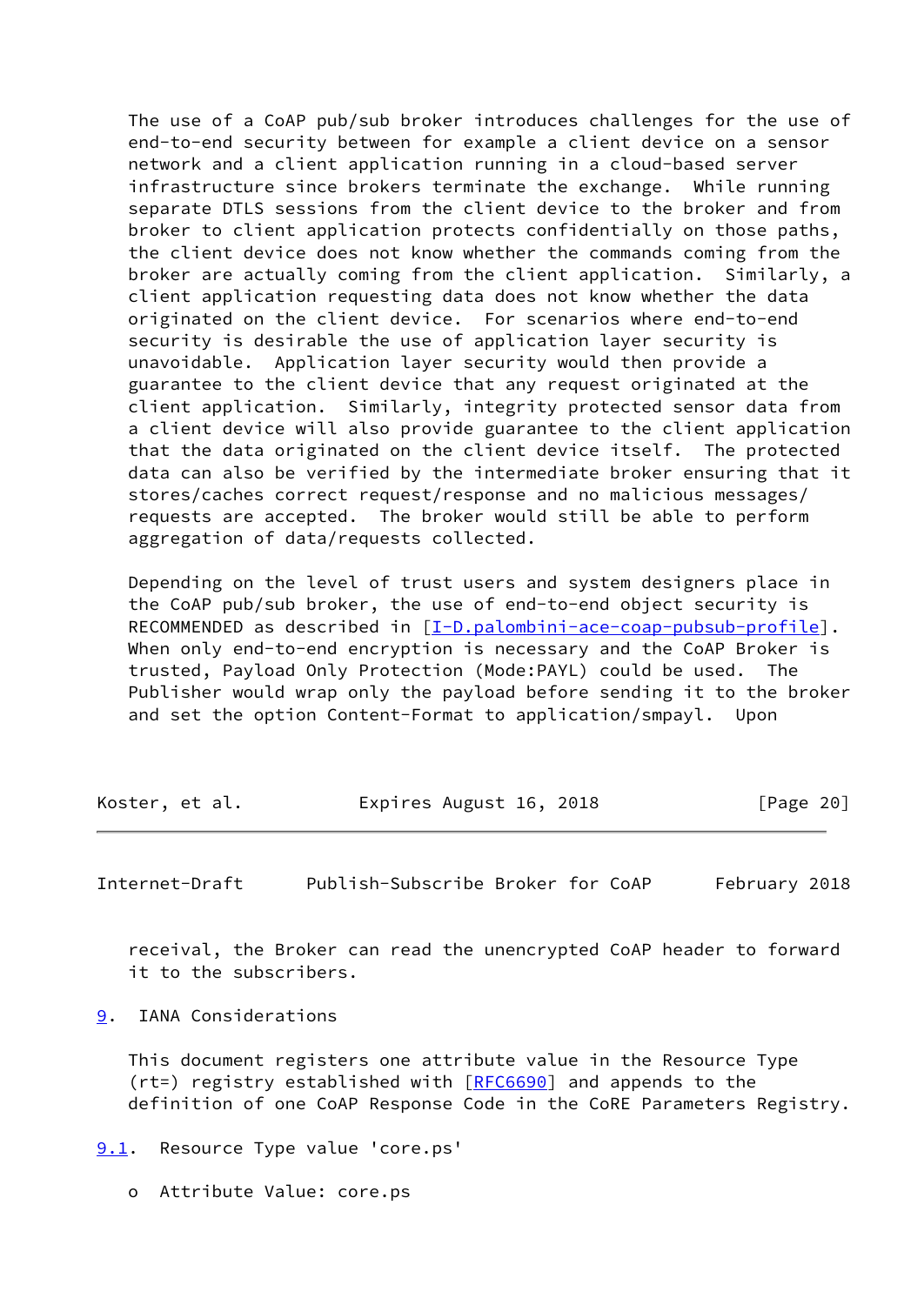- o Description: **Section 4** of [[This document]]
- o Reference: [[This document]]
- o Notes: None
- <span id="page-23-0"></span>[9.2](#page-23-0). Resource Type value 'core.ps.discover'
	- o Attribute Value: core.ps.discover
	- o Description: [Section 4](#page-5-1) of [[This document]]
	- o Reference: [[This document]]
	- o Notes: None
- <span id="page-23-1"></span>[9.3](#page-23-1). Response Code value '2.07'
	- o Response Code: 2.07
	- o Description: Add No Content response to GET to the existing definition of the 2.07 response code.
	- o Reference: [[This document]]
	- o Notes: The server sends this code to the client to indicate that the request was valid and accepted, but the responce may contain an empty payload. It is comparable to and may be proxied with the http 204 No Content status code.
- <span id="page-23-2"></span>[9.4](#page-23-2). Response Code value '4.29'
	- o Response Code: 4.29

| Koster, et al. | Expires August 16, 2018 |  |  |  | [Page 21] |  |
|----------------|-------------------------|--|--|--|-----------|--|
|----------------|-------------------------|--|--|--|-----------|--|

<span id="page-23-3"></span>Internet-Draft Publish-Subscribe Broker for CoAP February 2018

- o Description: This error code is used by a server to indicate that a client is making too many requests on a resource.
- o Reference: [[This document]]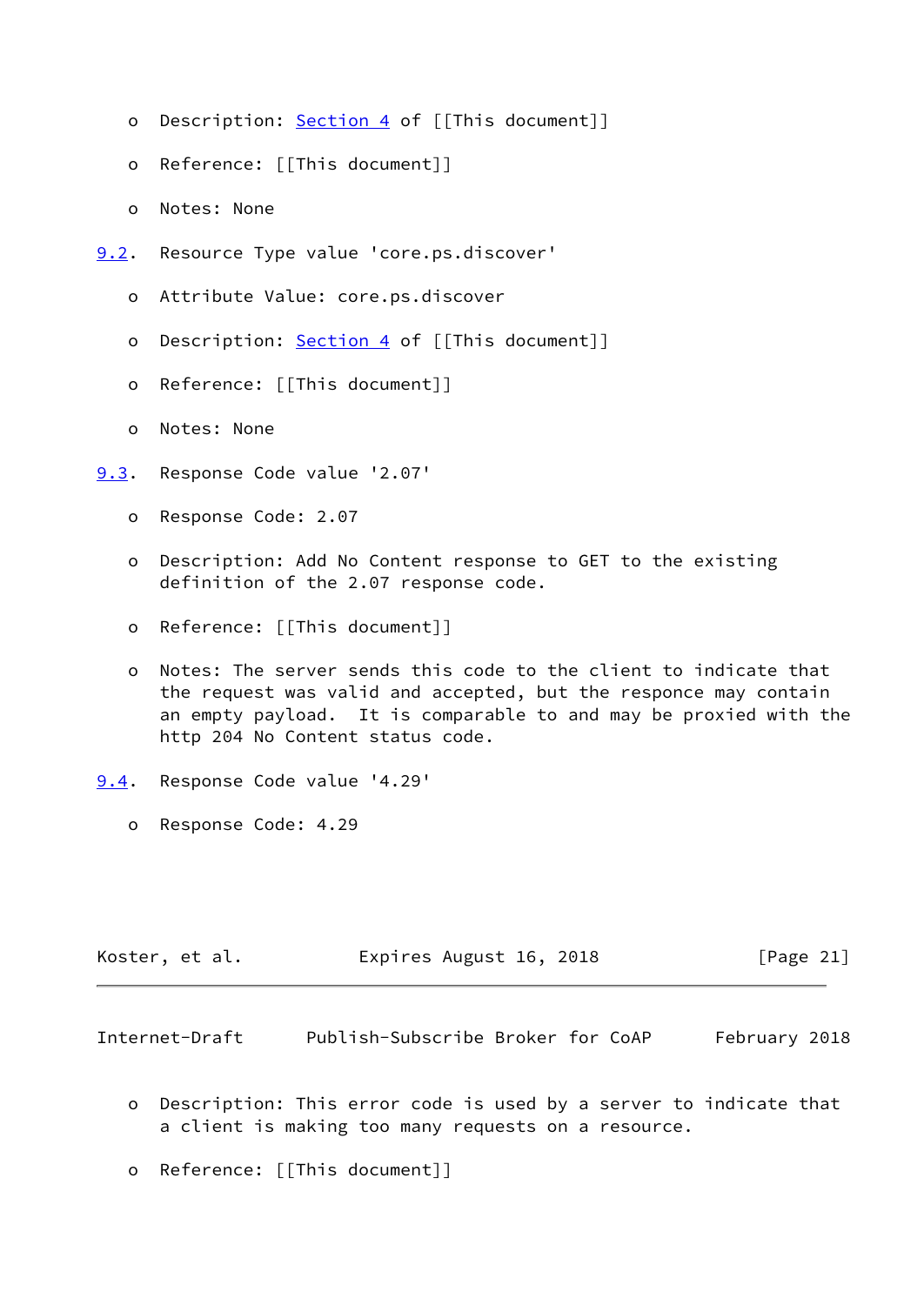- o Notes: None
- <span id="page-24-0"></span>[10.](#page-24-0) Acknowledgements

 The authors would like to thank Hannes Tschofenig, Zach Shelby, Mohit Sethi, Peter van der Stok, Tim Kellogg, Anders Eriksson, Goran Selander, Mikko Majanen, and Olaf Bergmann for their contributions and reviews.

- <span id="page-24-1"></span>[11.](#page-24-1) References
- <span id="page-24-2"></span>[11.1](#page-24-2). Normative References
	- [RFC2119] Bradner, S., "Key words for use in RFCs to Indicate Requirement Levels", [BCP 14](https://datatracker.ietf.org/doc/pdf/bcp14), [RFC 2119](https://datatracker.ietf.org/doc/pdf/rfc2119), DOI 10.17487/RFC2119, March 1997, [<https://www.rfc](https://www.rfc-editor.org/info/rfc2119) [editor.org/info/rfc2119](https://www.rfc-editor.org/info/rfc2119)>.
	- [RFC3986] Berners-Lee, T., Fielding, R., and L. Masinter, "Uniform Resource Identifier (URI): Generic Syntax", STD 66, [RFC 3986,](https://datatracker.ietf.org/doc/pdf/rfc3986) DOI 10.17487/RFC3986, January 2005, <[https://www.rfc-editor.org/info/rfc3986>](https://www.rfc-editor.org/info/rfc3986).
	- [RFC6570] Gregorio, J., Fielding, R., Hadley, M., Nottingham, M., and D. Orchard, "URI Template", [RFC 6570,](https://datatracker.ietf.org/doc/pdf/rfc6570) DOI 10.17487/RFC6570, March 2012, [<https://www.rfc](https://www.rfc-editor.org/info/rfc6570) [editor.org/info/rfc6570](https://www.rfc-editor.org/info/rfc6570)>.
	- [RFC6690] Shelby, Z., "Constrained RESTful Environments (CoRE) Link Format", [RFC 6690,](https://datatracker.ietf.org/doc/pdf/rfc6690) DOI 10.17487/RFC6690, August 2012, <[https://www.rfc-editor.org/info/rfc6690>](https://www.rfc-editor.org/info/rfc6690).
	- [RFC7252] Shelby, Z., Hartke, K., and C. Bormann, "The Constrained Application Protocol (CoAP)", [RFC 7252](https://datatracker.ietf.org/doc/pdf/rfc7252), DOI 10.17487/RFC7252, June 2014, [<https://www.rfc](https://www.rfc-editor.org/info/rfc7252) [editor.org/info/rfc7252](https://www.rfc-editor.org/info/rfc7252)>.
	- [RFC7641] Hartke, K., "Observing Resources in the Constrained Application Protocol (CoAP)", [RFC 7641](https://datatracker.ietf.org/doc/pdf/rfc7641), DOI 10.17487/RFC7641, September 2015, [<https://www.rfc](https://www.rfc-editor.org/info/rfc7641) [editor.org/info/rfc7641](https://www.rfc-editor.org/info/rfc7641)>.

| Koster, et al. | Expires August 16, 2018 | [Page 22] |
|----------------|-------------------------|-----------|
|----------------|-------------------------|-----------|

<span id="page-24-3"></span>Internet-Draft Publish-Subscribe Broker for CoAP February 2018